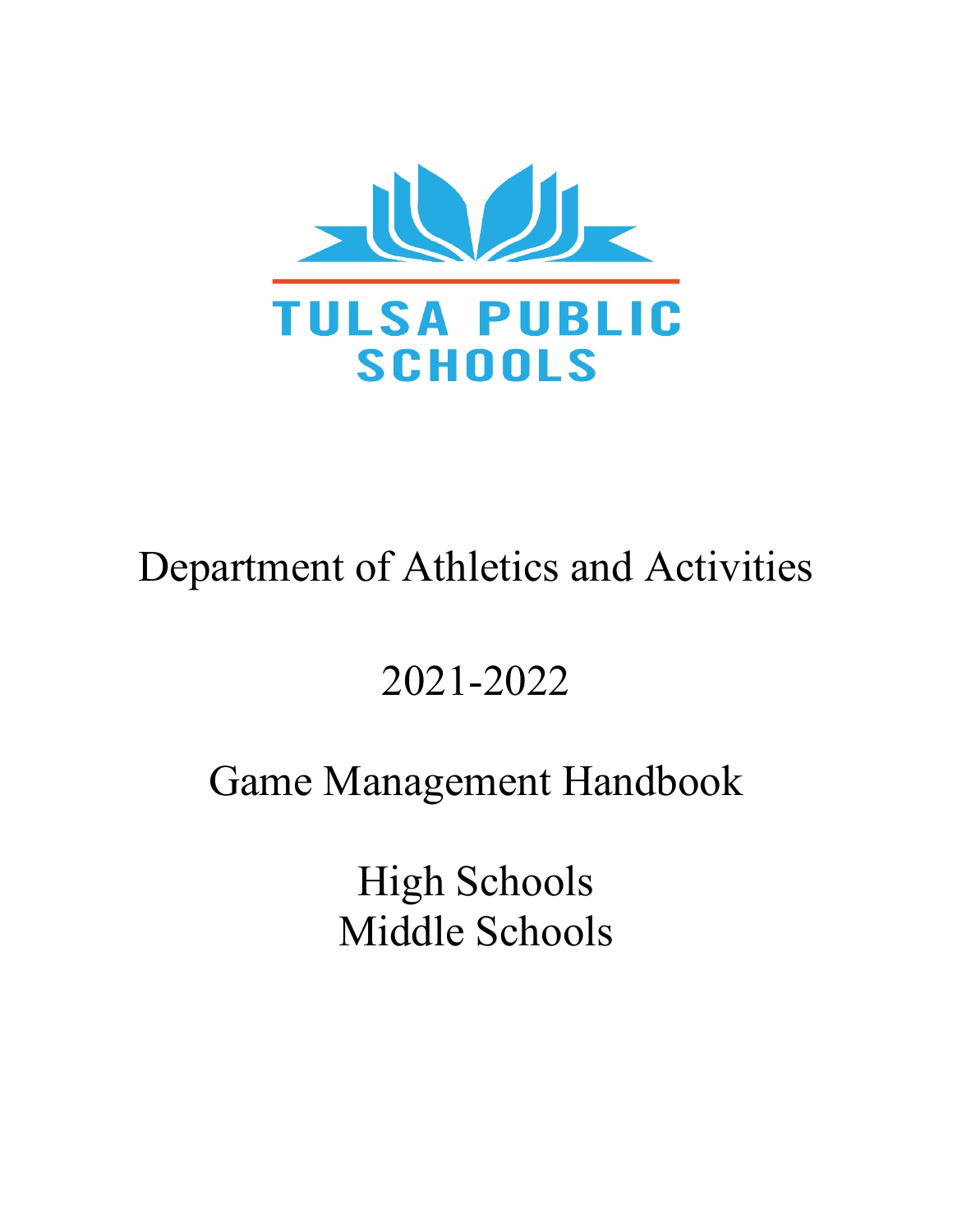#### **Table of Contents**

| <b>Section</b>                                                                                                                          | <u>Page</u>             |
|-----------------------------------------------------------------------------------------------------------------------------------------|-------------------------|
| <b>Site Athletics Directors Contact Information</b>                                                                                     | $\overline{\mathbf{4}}$ |
| <b>Home Game Management Procedures</b>                                                                                                  | 5                       |
| <b>Regular Season Ticket Pricing</b>                                                                                                    | 6                       |
| <b>Home Event Management Worker Pay Schedule</b>                                                                                        | $7 - 8$                 |
| <b>Sports Officials Supervisors</b>                                                                                                     | 9                       |
| <b>Officials Pay Schedule</b>                                                                                                           | $10 - 11$               |
| <b>Security for Athletics Events</b>                                                                                                    | 12                      |
| <b>Admissions Guideline</b>                                                                                                             | 13                      |
| <b>Facilities and Stadium Use</b>                                                                                                       | 14-16                   |
| <b>Accountability of Gate Receipts</b>                                                                                                  | 17                      |
| <b>Board Polices, Collection of Funds, Advertising, Trademarks</b>                                                                      | $17 - 21$               |
| Forms:                                                                                                                                  | $23 - 28$               |
| <b>Ticket Sellers Report</b><br><b>Vendor Registration Form</b><br><b>Activity Payroll (Sign In) Sheet</b><br><b>Campus Police Form</b> |                         |
| <b>District Athletics Administration Contact Information</b>                                                                            | 29                      |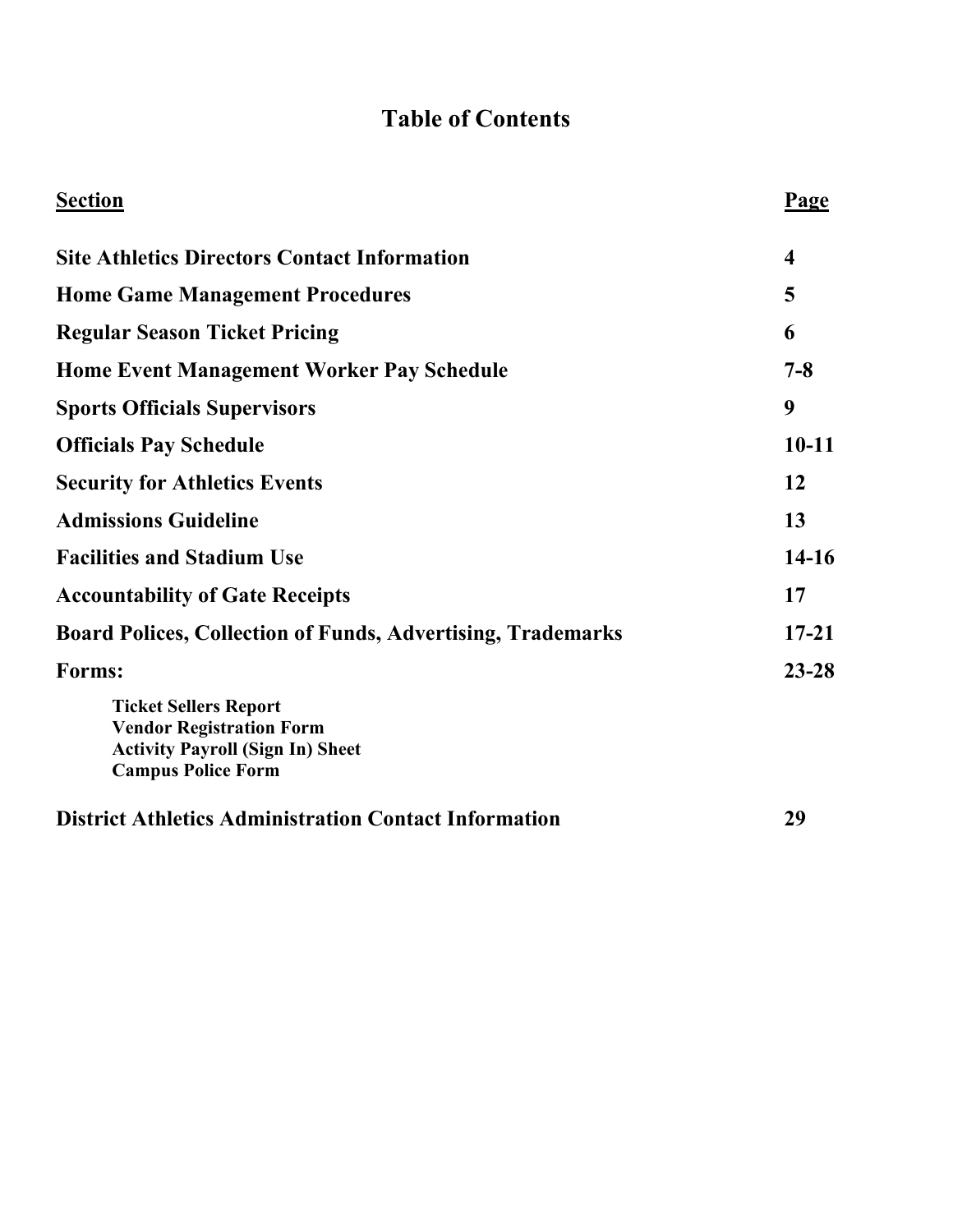| <b>BTW</b>   | John Potocnik       | 918-698-5252 | potocjo@tulsaschools.org                            |
|--------------|---------------------|--------------|-----------------------------------------------------|
| Central      | Nate Goodman        | 918-804-1777 | goodmna@tulsaschools.org                            |
| East Central | <b>Gary Roberts</b> | 918-284-2984 | roberga@tulsaschools.org                            |
| Edison       | Raymond Shipps      | 918-808-3247 | shippsra@tulsaschools.org                           |
| Hale         | Shane Keim          | 918-695-6188 | $k \in \mathbb{R}$ keimsh $\omega$ tulsaschools.org |
| McLain       | Phillip Johnson     | 918-361-4682 | johnsph@tulsaschools.org                            |
| Memorial     | Mark Dover          | 918-282-0897 | doverma@tulsaschools.org                            |
| Rogers       | Krystel Markwardt   | 918-693-0317 | markwkr@tulsaschools.org                            |
| Webster      | Robert Biggins      | 918-948-4804 | biggiro@tulsaschools.org                            |

#### **Junior High/Middle School Site Athletic Directors Contact Information**

| Carver              | Kevin Williams         | 918-282-1461 | Willike2@tulsaschools.org     |
|---------------------|------------------------|--------------|-------------------------------|
| Central             | <b>Charles Cobbins</b> | 918-914-9559 | cobbich@tulsaschools.org      |
| <b>East Central</b> | Marlon Houston         | 918-944-8000 | houstma@tulsaschools.org      |
| Edison              | Wan U                  | 918-694-3092 | uwan@tulsaschools.org         |
| Hale                | Daniel Hishaw          | 918-231-7680 | hishada@tulsaschools.org      |
| Memorial            | Thomas Webber          | 469-626-1464 | webbeth@tulsaschools.org      |
| Monroe              | Konner Johnston        | 479-626-1464 | Johnsko $1$ @tulsaschools.org |
| Rogers              | <b>Brett Thomas</b>    | 918-698-3401 | thomake@tulsaschools.org      |
| Thoreau             | Jon Mize               | 573-228-1274 | mizejo@tulsaschools.org       |
| Webster             | Dawn Quinton           | 918-557-3465 | quintda@tulsaschools.org      |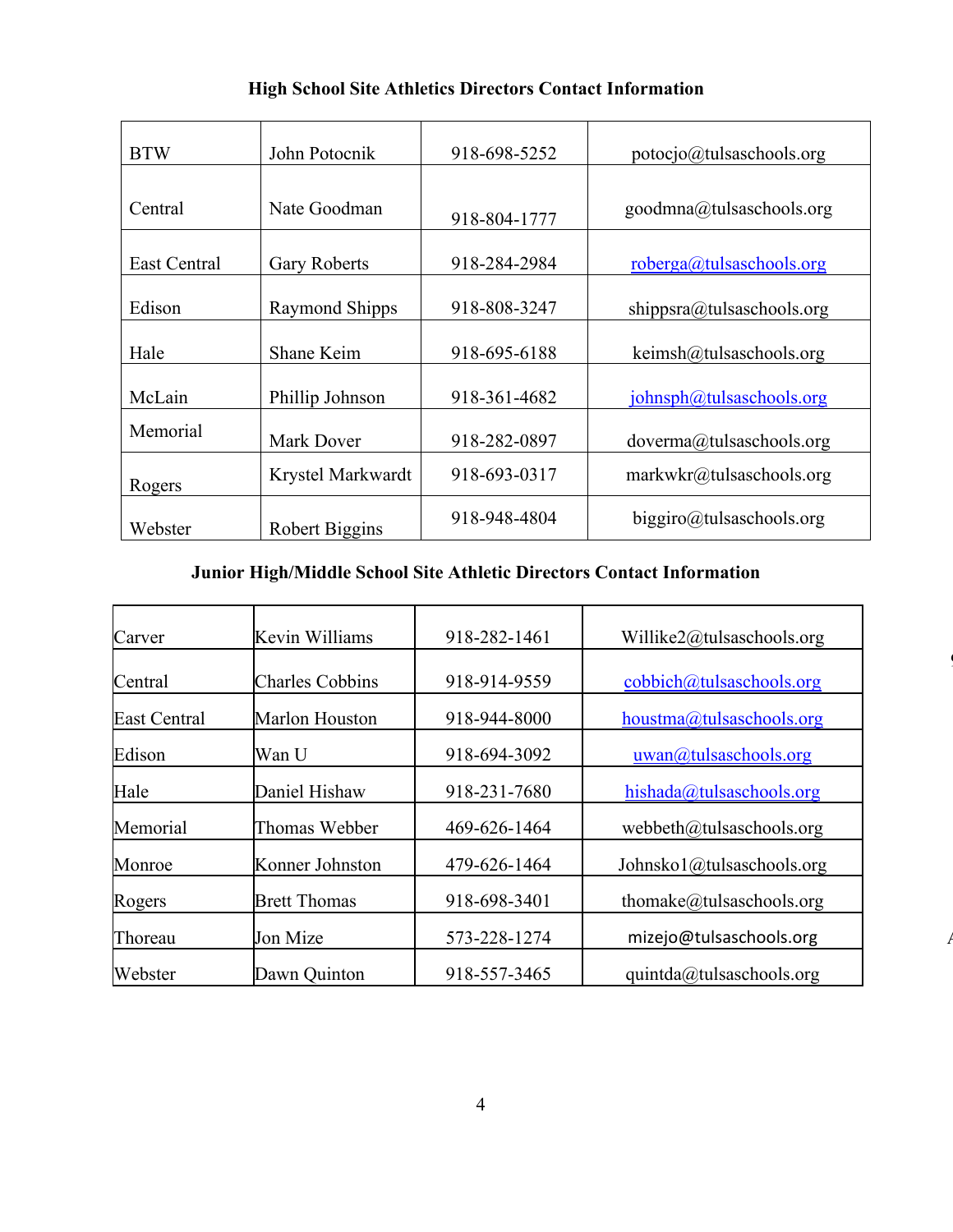#### **2021-2022 HOME GAME MANAGEMENT PROCEDURES**

For payroll, all game workers must be entered on Munis. **Athletic Directors cannot be paid as event workers for regular season contest. Post season OSSAA Athletics Director can be paid as the event manager.**

- 
- (1) Must have a SAF PO  $#$  for game workers (2) Workers and Officials must have a VID or EID number
- (3) Sent to the Office of Athletics **within 3 days of an event!**
- (4) Must attach sign-in sheets and ticket reports. **Incomplete sheets or reports result in rejection of ALL paperwork!**

**ACCOUNTS TO USE FOR OFFICIALS AND GAME WORKERS**:

**OFFICIALS: ALL OTHER WORKERS: 11-0000-2199-503430-000-00000-000-16-XXX\*\* SAF PO (DISTRICT PAID)** *\*\*IMPORTANT - ADD SITE NUMBER*

#### **NOTE: TPS EMPLOYEES: CLASSIFIED**

Custodians Para-professionals **Secretaries** Teacher Assistants

#### **TPS EMPLOYEES: CERTIFIED**

Assistant Principals Teachers

#### **NON TPS PERSONNEL**

#### **Payment of TPS "Classified" Employees**

Classified employees are eligible to work athletic activities; however, these employees must be clocked out of the Kronos system prior to working an event. Classified employees cannot be "on the clock" and simultaneously work an athletic event. The amount to be paid for the job completed is the rate listed in this guide.

#### **Classified and Certified Employees**

Classified and certified employees **MUST** sign in using their TPS five-digit employee identification number, rather than their social security number. These ID numbers **MUST** be used when filling out the payroll forms.

For every event, please see that the "Activity Event Sign-in Sheet" is attached to the munis SAF PO. These sign in sheets assist the Payroll Department and Student Activity Fund Office when paying employees.

Also, please see that all NON-TPS workers fill out the vendor registration form. This form should be completed (**one time only**) for all NON-TPS workers to ensure that they are on the board agenda for board approval. A W-9 must also be completed and turned into the district office.

It is vitally important that event managers prepare the proper payroll forms and send in the paperwork that is needed. We want to pay our workers in a timely fashion and, it is imperative that the payroll sheets are filled out: **correctly** and entered on Munis **WITHIN 3 DAYS OF AN EVENT!**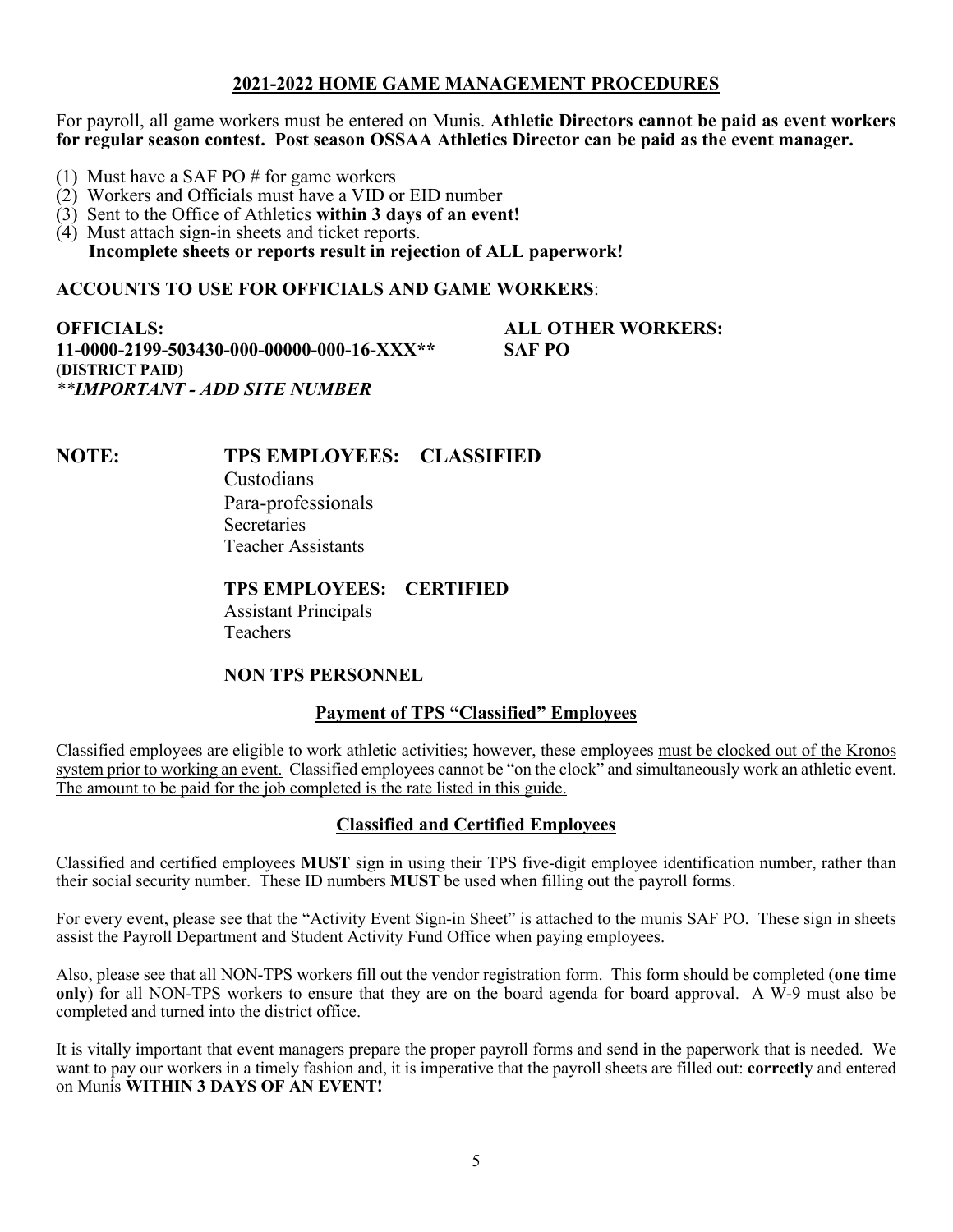#### **REGULAR SEASON TICKET INFORMATION**

#### **2021-2022**

#### **HIGH SCHOOL TICKET PRICES**

| <b>Sport</b>               | <b>Adult</b> | <b>Student</b> | <b>Seniors</b> |
|----------------------------|--------------|----------------|----------------|
| Football - Varsity         | $$7.00*$     | $$4.00**$$     | $$4.00**$$     |
| Football - Junior Varsity: | $$5.00*$     | \$3.00         | \$3.00         |
| Basketball - Varsity/JV:   | $$7.00*$     | $$4.00**$$     | $$4.00**$$     |
| Basketball - Freshmen:     | $$5.00*$     | \$3.00         | \$3.00         |
| Soccer:                    | $$7.00*$     | $$4.00**$      | $$4.00**$      |
| Swimming:                  | \$4.00       | \$3.00         | \$3.00         |
| Track:                     | \$4.00       | \$3.00         | \$3.00         |
| Volleyball:                | \$5.00       | \$3.00         | \$3.00         |
| Wrestling:                 | \$4.00       | \$3.00         | \$3.00         |
| Softball:                  | \$4.00       | \$3.00         | \$3.00         |
| Baseball:                  | \$4.00       | \$3.00         | \$3.00         |

#### **JUNIOR HIGH/MIDDLE SCHOOL TICKET PRICES**

| Football   | $$5.00**$     | \$3.00 | \$3.00 |
|------------|---------------|--------|--------|
| Basketball | $$5.00**$     | \$3.00 | \$3.00 |
| Soccer     | $$5.00**$     | \$3.00 | \$3.00 |
| Volleyball | <b>\$4.00</b> | \$3.00 | \$3.00 |

**\*\$2.00 security assessment (surcharge) for each ticket sold.**

**\*\*\$1.00 security assessment (surcharge) for each adult ticket sold.** 

**SECURITY ASSESSMENT FEE (Ticket Surcharge): To pay the fee you will have to approve an SAF PO to Athletics and attach the ticket sellers report. This should be done within the same timeframe as payment of workers.** 

#### **Students must have an up-to-date student ID. Senior Citizens must provide a valid ID indicating they are 65 years of age and over**

- Children under six years of age are admitted **FREE** when accompanied by an adult.
- TPS Identification badges will **ONLY** admit the employee to the Home TPS event.
- Passes from OCA Oklahoma Coaches Association will be accepted for the card holder **ONLY.** These passes are to be accepted at **ALL** games. ID will be required.
- Passes from OSSAA Oklahoma Secondary School Activities Association will be accepted for the card holder **ONLY**. These passes are to be accepted at **ALL** games. ID will be required.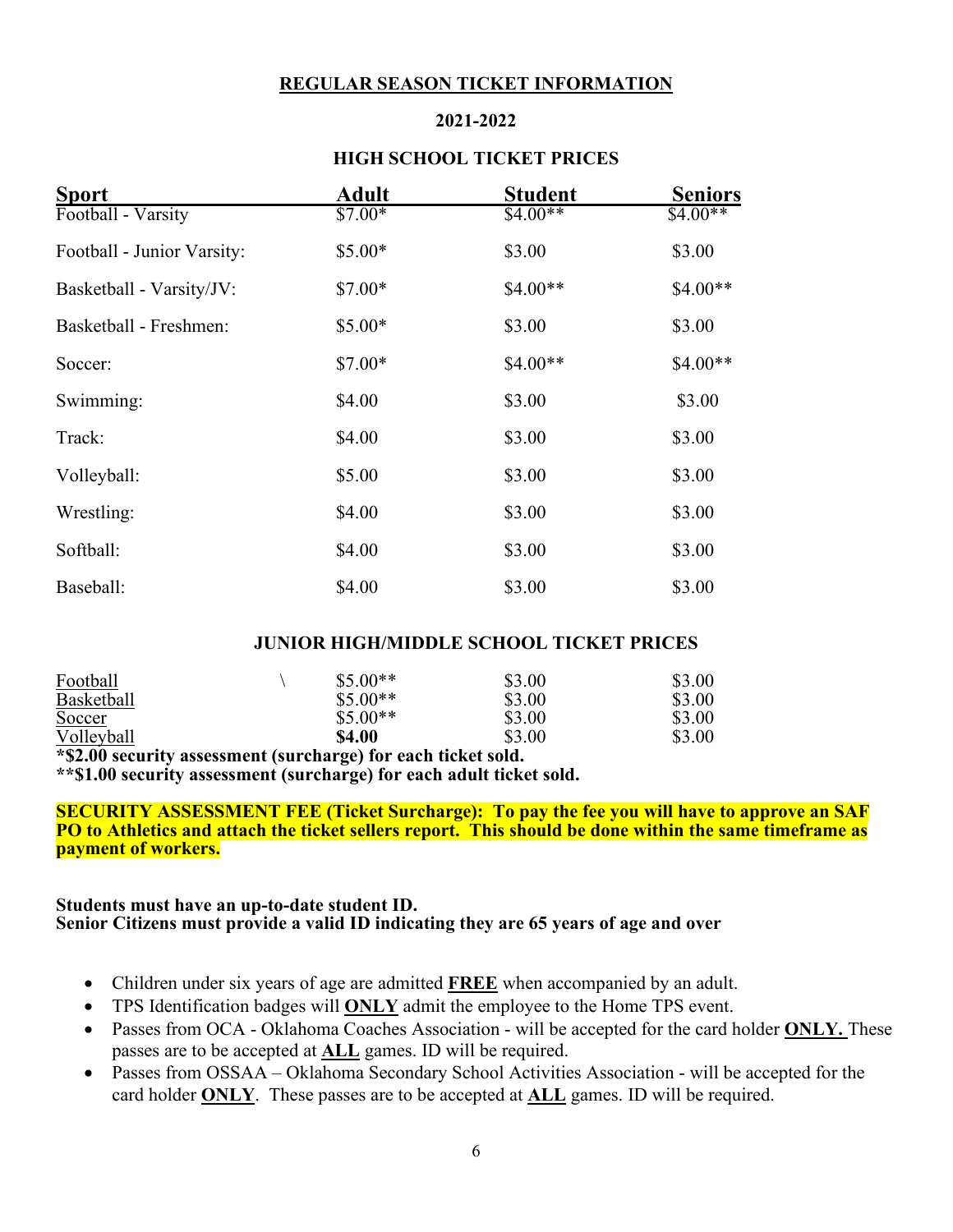#### **HOME GAME MANAGEMENT PAY SCHEDULE**

- The pay schedule shall not exceed the amounts listed.
- Workers cannot be paid for both game manager and ticket seller.
- A coach cannot receive additional compensation in another capacity during an event that he/she is coaching (e.g. game manager/varsity basketball coach).

#### **High School Events**

#### **BASEBALL**

| 1 Manager       | \$18.00 per game or \$30.00 per doubleheader |
|-----------------|----------------------------------------------|
| 1 Ticket Seller | $$12.00$ per game                            |
| 1 Ticket Taker  | $$12.00$ per game                            |
| 1 Announcer     | $$12.00$ per game                            |

#### **BASKETBALL** NINTH/JUNIOR VARSITY/VARSITY

| 1 Manager              | \$18.00 per game |
|------------------------|------------------|
| 1 Ticket Seller        | \$15.00 per game |
| 1 Ticket Taker         | \$15.00 per game |
| 1 Official Scorekeeper | \$15.00 per game |
| 1 Time Clock Operator  | \$15.00 per game |
| 1 Announcer            | \$15.00 per game |
|                        |                  |

| <b>FOOTBALL</b>          | <b>JUNIOR VARSITY</b> | <b>VARSITY</b>                  |
|--------------------------|-----------------------|---------------------------------|
| 1 Game Manager           | \$25.00               | \$60.00 (Includes trip to bank) |
| 1 Ticket Seller          | \$15.00               | \$30.00                         |
| 1 Ticket Taker           | \$15.00               | \$30.00                         |
| 1 Announcer              | \$15.00               | \$30.00                         |
| 1 Time Clock Operator    | \$15.00               | \$30.00                         |
| 1 25 Sec. Clock Operator | \$15.00               | \$30.00                         |
| 1 Chain Crew             | $$15.00$ each         | \$30.00 each                    |
|                          |                       |                                 |

#### **SOCCER**

| 1 Manager/Taker | $$18.00$ per game |
|-----------------|-------------------|
| 1 Ticket Seller | $$15.00$ per game |
| 1 Announcer     | $$15.00$ per game |
| 1 Scorer        | $$15.00$ per game |

#### **SOFTBALL**

1 Announcer \$12.00 per game

1 Manager/Taker \$18.00 \$18.00 \$18.00 \$18.00 \$18.00 \$18.00 \$18.00 \$18.00 \$18.00 \$18.00 \$18.00 \$18.00 \$18.00 \$1

1 Manager/Taker \$80.00 per meet 1 Ticket Seller \$30.00 per session 1 Announcer \$30.00 per session 1 Timer/Computer Operator \$40.00 per session 1 Starter \$75.00 per session

#### 1 Manager \$18.00 per game or \$30.00 per doubleheader 1 Ticket Seller \$12.00 per game 1 Ticket Taker \$12.00 per game

#### **SWIMMING** DOUBLE DUAL TRI MEET OR RELAYS

#### **TRACK RELAYS AND CLASSICS**

1 Ticket Seller \$15.00 \$15.00 \$15.00 per session 1 Announcer \$15.00 \$15.00 \$15.00 per session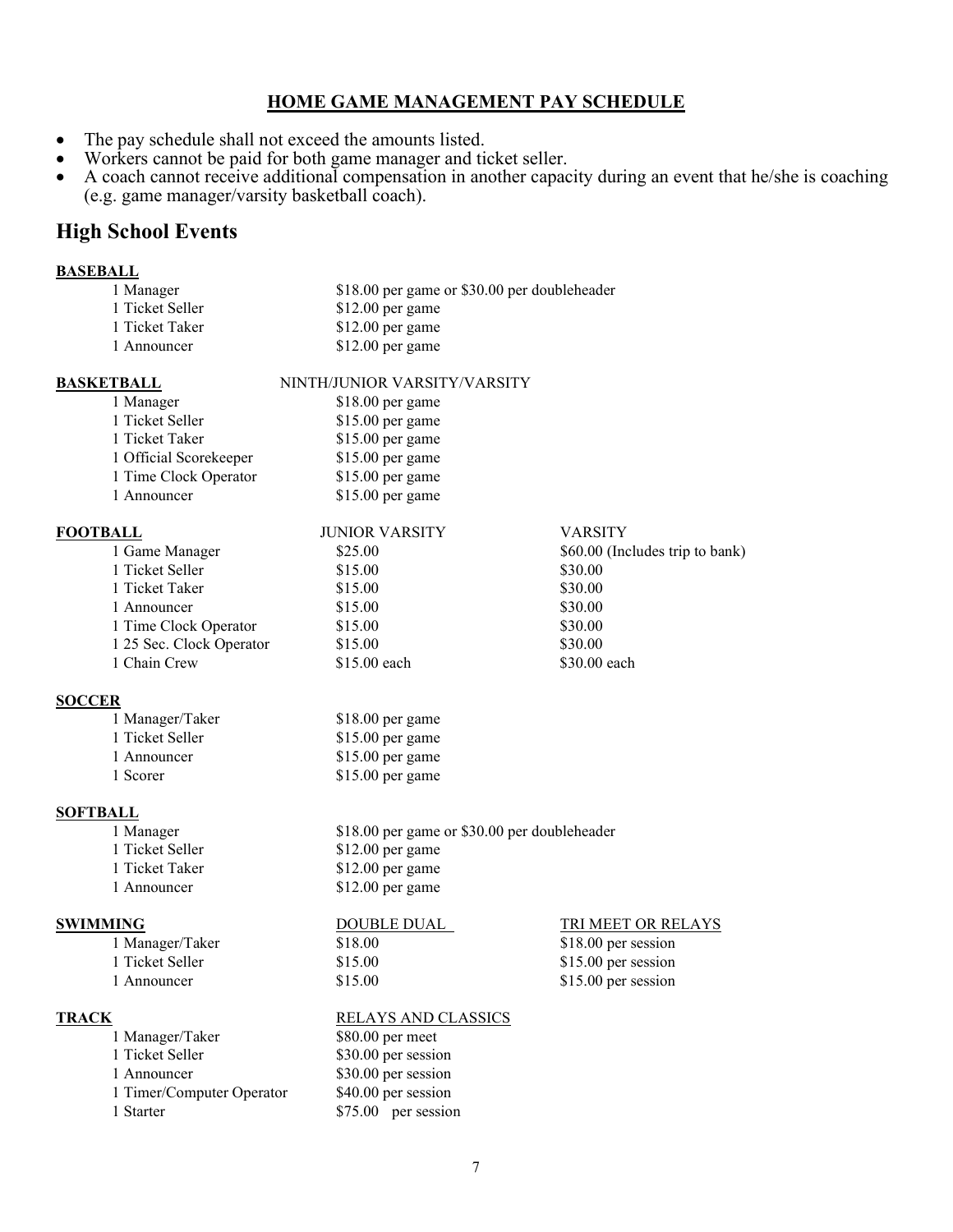#### **VOLLEYBALL**

| , оппетивно                    |                                               |
|--------------------------------|-----------------------------------------------|
| 1 Manager                      | \$18.00 per match or \$30.00 per doubleheader |
| 1 Ticket Seller                | \$12.00 per match                             |
| 1 Ticket Taker                 | \$12.00 per match                             |
| 1 Announcer                    | \$12.00 per match                             |
| <u> WRESTLING- High School</u> | <b>JV/VARSITY</b>                             |
| 1 Manager/Taker                | \$25.00                                       |
| 1 Ticket Seller                | \$18.00                                       |
| 1 Timer/Announcer              | \$18.00                                       |
| 1 Scorer                       | \$18.00                                       |
|                                |                                               |

#### **JUNIOR EVENTS HIGH**

#### **BASKETBALL**

| 1 Manager              | $$15.00$ per game |
|------------------------|-------------------|
| 1 Ticket Seller        | \$10.00 per game  |
| 1 Ticket Taker         | \$10.00 per game  |
| 1 Official Scorekeeper | \$10.00 per game  |
| 1 Time Clock Operator  | \$10.00 per game  |
| 1 Announcer            | $$10.00$ per game |

#### **FOOTBALL**

| 1 Game Manager         | $$25.00/per$ game     |
|------------------------|-----------------------|
| 1 Ticket Seller        | \$12.00/per game      |
| 1 Ticket Taker         | $$12.00/per$ game     |
| 1 Announcer            | $$12.00/per$ game     |
| 1 Time Clock Operator  | $$12.00/per$ game     |
| 1 Scorer               | $$12.00/per$ game     |
| 3 Person Chain Crew    | \$12.00 each/per game |
| (must include 1 adult) |                       |
|                        |                       |

#### **VOLLEYBALL**

| 1 Manager                                      | \$15.00 per match |
|------------------------------------------------|-------------------|
| 1 Ticket Seller                                | \$10.00 per match |
| 1 Ticket Taker                                 | \$10.00 per match |
| 1 Announcer/Scorekeeper                        | \$10.00 per match |
| *Note: A "match" is the best 2 out of 3 games. |                   |

#### **SOCCER**

| \$15.00 per match |
|-------------------|
| \$10.00 per match |
| \$10.00 per match |
| \$10.00 per match |
|                   |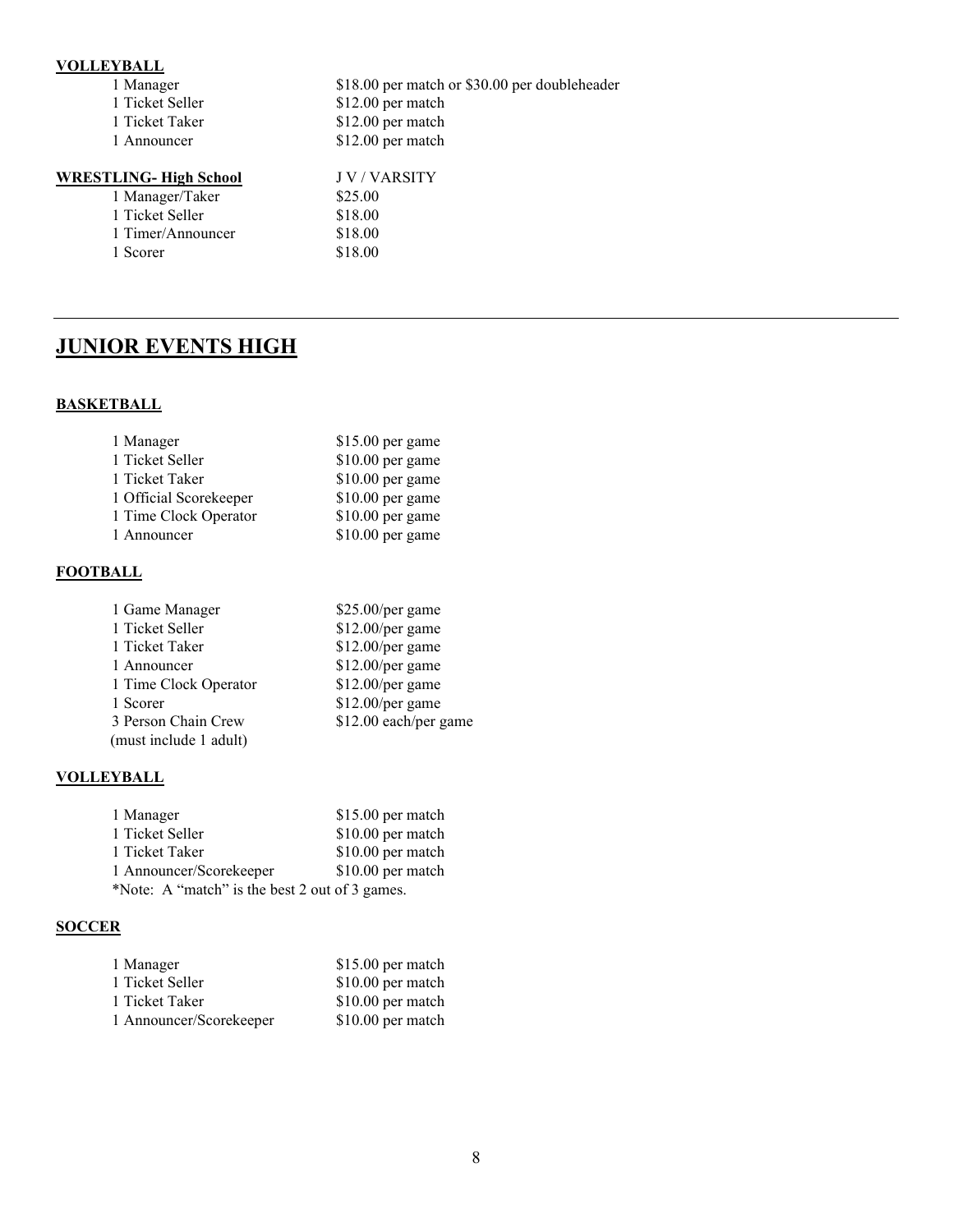# Officials Supervisors

| <b>Baseball Officials:</b>   | Terry Kimmel, Jr.<br>918-698-0194<br>terry.kimmel@tulsaumpires.com         |
|------------------------------|----------------------------------------------------------------------------|
| <b>Basketball Officials:</b> | Linda Drink<br>918-746-6432<br>drinkli@tulsaschools.org                    |
| Football Officials MS/HS:    | Harold Alspaugh<br>918-224-4495 (O) 918-630-0976<br>hapsco $3$ @cox.net    |
| Soccer Officials:            | Reza Namavar<br>$918 - 630 - 6577$ (C)<br>rezanamavar@aol.com              |
| Softball Officials:          | Raymond Shipps<br>918-808-3247<br>shippra@tulsaschools.org                 |
| Swimming:                    | Gene Vickery<br>vevickery@sbcglobal.net                                    |
| Tulsa Spikes                 | Randy Maxwell<br>9 1 8 - 591-1935 (O) 381-5466 (C)<br>coach.milers@cox.net |
| Volleyball Officials:        | Linda Drink<br>918-746-6432<br>drinkli@tulsaschools.org                    |
| Wrestling:                   | Paul Ameen<br>918-492-3407                                                 |

Paul.ameen@beis.com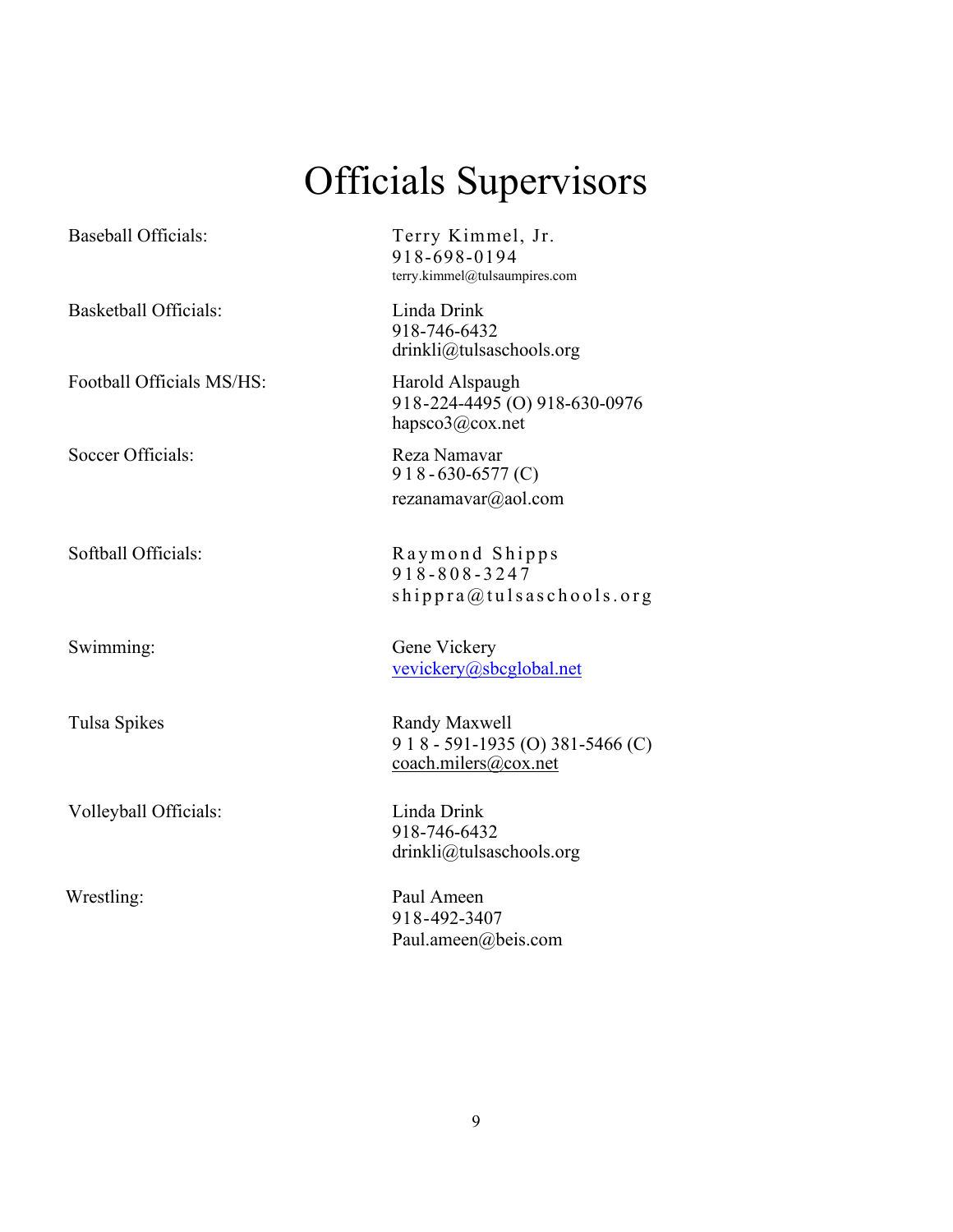#### **OFFICIALS PAY SCHEDULES**

#### **2021-2022**

\$75.00 per 1 game, per official

 $$95.00$  per official, five (5) officials per game  $$50.00$  per official, four (4) officials per game

\$60.00 per 1 game, per official (7 Innings) \$50.00 per 1 game, per official (5 Innings)

\$50.00 per game, per official

 $$55.00$  per official

 $$80.00$  per official  $$120.00$  per official

**PLEASE NOTE:** The Athletics office pays for officials for **regular season and post season events only**. If you want officials for a scrimmage or tournament the school is responsible for paying those officials.

#### **BASEBALL- High School**

| Varsity/Sub Varsity | 7 Innings      |
|---------------------|----------------|
|                     | 5 inning games |

#### **BASKETBALL- High School**

| Varsity     | Two $(2 \text{ or } 3)$ Officials<br>Doubleheader | $$55.00$ /game, per official - if only 1 game is played<br>\$110.00 per official $/$ 2 or 3 person crew |
|-------------|---------------------------------------------------|---------------------------------------------------------------------------------------------------------|
| Sub Varsity | $(2)$ Officials<br>Doubleheader<br>Tripleheader   | \$35.00/ game, per official - if only 1 game is played<br>\$70.00 per official<br>\$90.00 per official  |

## **FOOTBALL- High School**

| Varsity      | Five (5) Officials |
|--------------|--------------------|
| Sub Varsity  | Four (4) Officials |
| Doubleheader |                    |
| Tripleheader |                    |

#### **SOCCER- High School**

| Varsity     | Center/Ref $(1)$<br>Linesman/AR $(2)$ | \$50.00 per match<br>\$45.00 per match, per official |
|-------------|---------------------------------------|------------------------------------------------------|
|             | Two Person Crew<br>Single             | \$50.00 per match, per official<br>\$55.00 per match |
| Sub Varsity | Center/Ref $(1)$                      | \$35.00 per match/per official                       |
|             | Linesman/AR $(2)$                     | \$35.00 per match, per official                      |
|             | One Center only                       | \$45.00 per match                                    |

#### **SOFTBALL- Fast Pitch**

| Varsity<br>Two $(2)$ Officials |  |
|--------------------------------|--|
|--------------------------------|--|

# **SOFTBALL-Slow Pitch**<br>Varsity-Sub Varsity

#### **SWIMMING- High School**

| Starter        | $1$ (dual)             | \$30.00              |
|----------------|------------------------|----------------------|
| <b>Starter</b> | 1 (tri-meet or relays) | \$40.00              |
|                | 3 referees             | \$10.00 per official |
|                | (lane, stroke judges)  |                      |

#### **VOLLEYBALL- High School**

| Varsity                          | Two (2) Officials | $$55.00 - 3$ out of 5, per match, per official |
|----------------------------------|-------------------|------------------------------------------------|
| $JV - 9th$                       |                   | $$35.00 - 2$ out of 3, per match, per official |
| 7 <sup>th</sup> /R <sup>th</sup> |                   | $$30.00 - 2$ out of 3, per match, per official |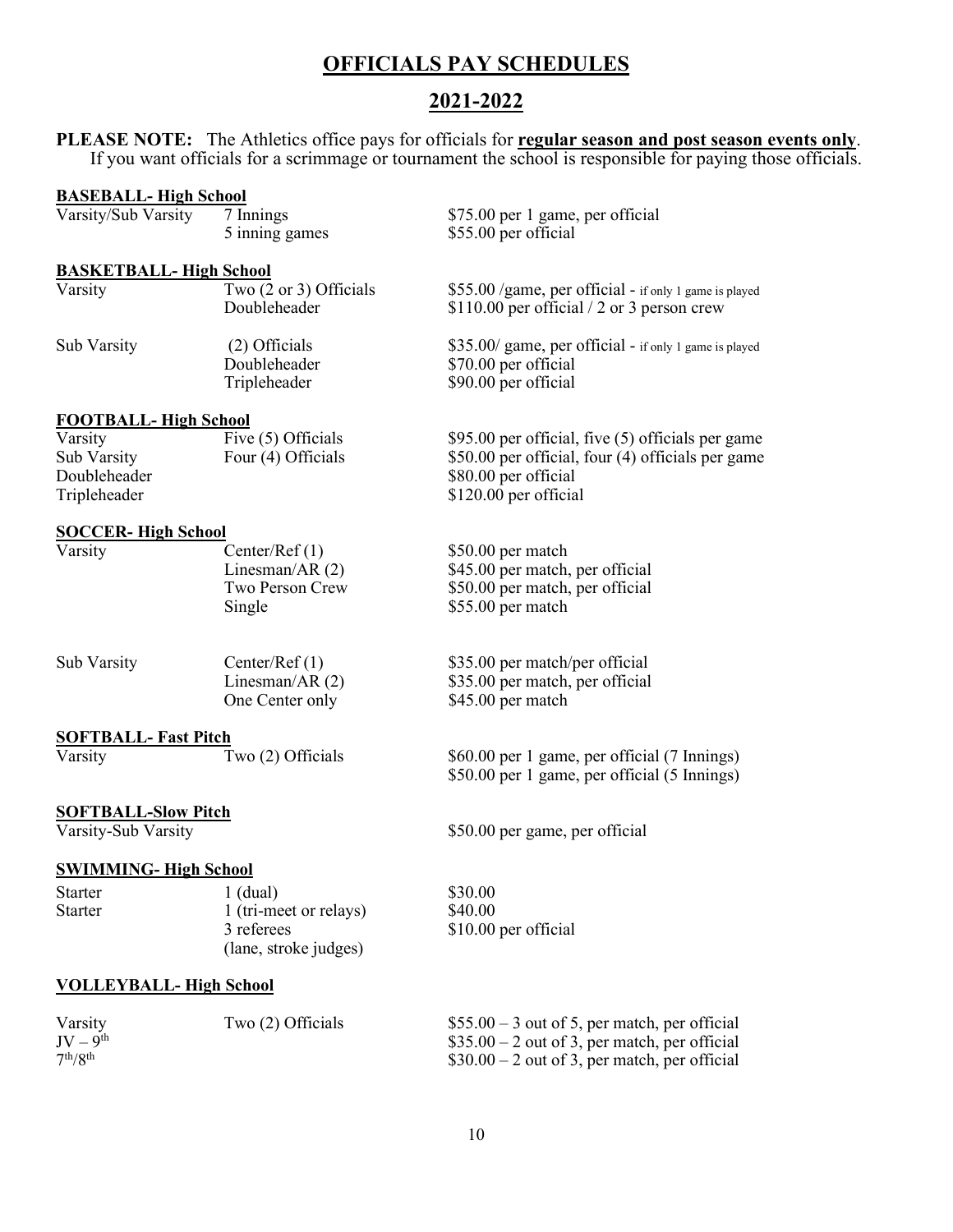#### **WRESTLING- High School**

| <b>Varsity Dual</b><br>Sub Varsity/Dual<br>Sub Varsity/Sub Varsity<br>Varsity/Sub Varsity Dual<br>Varsity Quad or Triangular<br>Sub Varsity Quad or Triangular                                                                                                                                                                                            | One Official<br>One Official<br>One Official<br>One (1) Official<br>One (1) Official<br>One (1) Official | \$110.00<br>\$90.00<br>\$110.00<br>\$140.00<br>\$240.00<br>\$190.00                          |
|-----------------------------------------------------------------------------------------------------------------------------------------------------------------------------------------------------------------------------------------------------------------------------------------------------------------------------------------------------------|----------------------------------------------------------------------------------------------------------|----------------------------------------------------------------------------------------------|
| Varsity 2 day Tournament<br>Varsity 2 day Tournament (17 teams) Per Official<br>Varsity 2 day Tournament (22 teams)Per Official<br>Varsity 2 day Tournament (28 teams)Per Official<br>Sub Varsity 2 day Tournament<br>Sub Varsity 2 day Tourn (17 teams) Per Official                                                                                     | Per Official<br>Per Official                                                                             | \$450.00<br>\$500.00<br>\$525.00<br>\$550.00<br>\$400.00<br>\$450.00                         |
| Varsity 1 day Tournament<br>Sub Varsity 1 day Tournament                                                                                                                                                                                                                                                                                                  | Per Official<br>Per Official                                                                             | \$275.00<br>\$225.00                                                                         |
| Varsity 1 day Pool tournament<br>Varsity 2 day Pool tournament<br>Varsity 2 day Pool tourn. (17 teams) Per Official<br>Sub Varsity 1 day Pool tournament<br>Sub Varsity 2 day Pool tournament<br>Sub Var 2 day Pool tourn (17 teams) Per Official<br>Sub Var 2 day Pool tourn (22 teams) Per Official<br>Sub Var 2 day Pool tourn (28 teams) Per Official | Per Official<br>Per Official<br>Per Official<br>Per Official                                             | \$300.00<br>\$500.00<br>\$525.00<br>\$275.00<br>\$425.00<br>\$525.00<br>\$475.00<br>\$500.00 |
| Varsity/Sub Varsity 2 day tourn.<br>Varsity dual tournament<br>Sub Varsity dual tournament<br><b>Exhibition Matches-Per Match</b>                                                                                                                                                                                                                         | Per Official<br>Per Match<br>Per Match                                                                   | \$425.00<br>\$60.00<br>\$<br>50.00<br>\$<br>5.00                                             |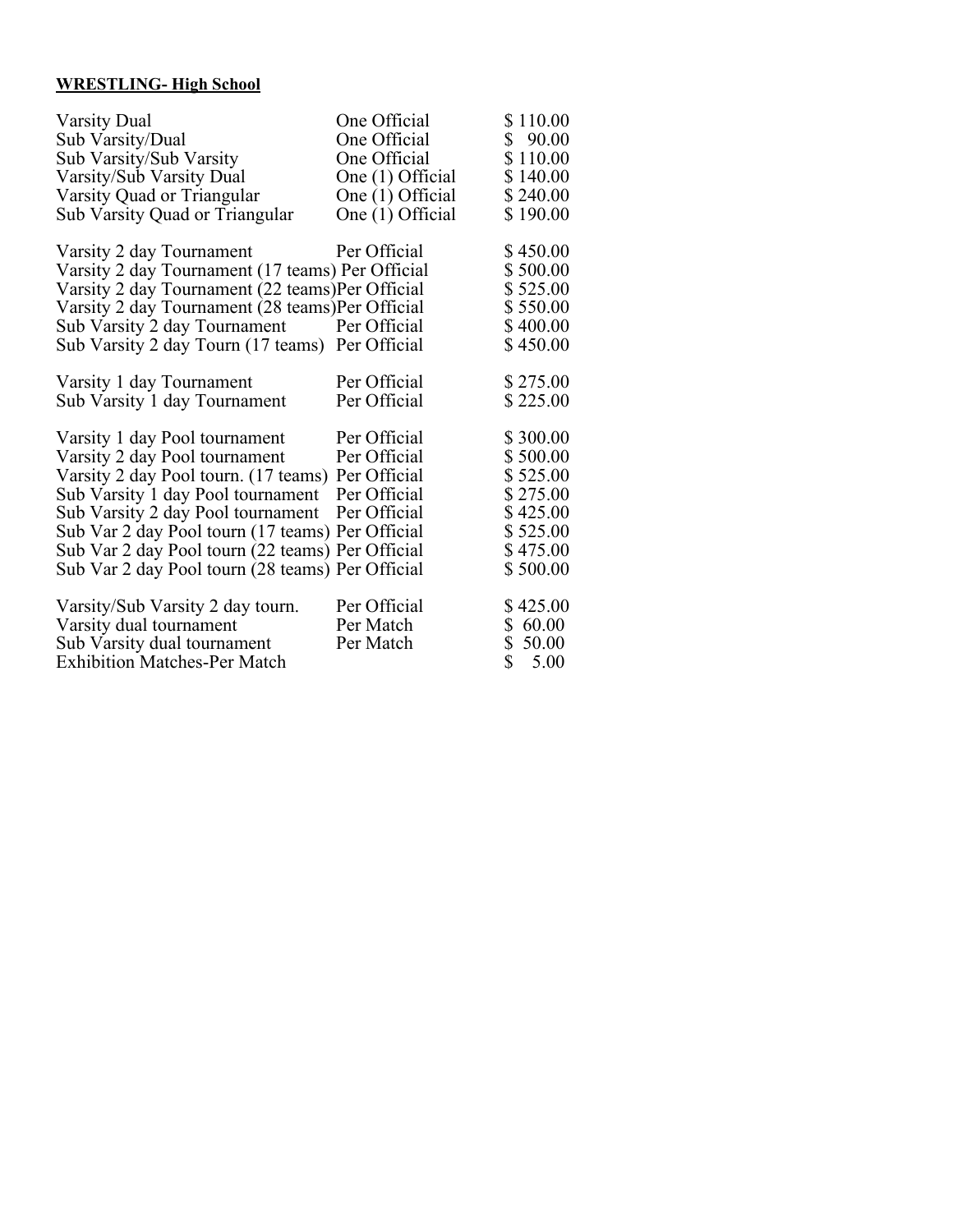# Athletics Security Guidelines

The Security Guidelines have been developed through collaboration of the Office of Campus Security and the Office of Athletics. Further input from school site personnel has been included to insure that our athletics facilities and schools are safe and secure. A successful game day experience is the responsibility of the Game Manager (GM) and the Officer in Charge (OIC).

#### **General Guidelines**

- The primary function of the game security staff is to monitor crowd control and work with the game manager to insure a safe environment for students, parents, patrons and fans who attend the various venues and school campuses.
- The security staff shall maintain an obvious presence in the venue at assigned locations.
- The Game Manager shall meet with the Officer in Charge one hour before game time for Varsity contest and thirty minutes for middle school/junior high contests.
- The security staff shall be assigned to specific locations in the venue so that the GM and OIC know the locations of each of the officers.
- The GM and the OIC shall be in constant communication throughout to entire contest.
- The security staff will respond to the GM, OIC or school administrator when asked to assist with crowd control or any other security of emergency situations.
- GM=Game Manager
- OIC=Officer In Charge
- •

#### **Security Allocations for Athletic Events**

ALL security for athletic events will be coordinated through Tulsa Public Schools Campus Police Office/ESC and the Department of Athletics/ESC.

The numbers listed below are only used as a basic operations starting point. The Chief of Campus Police and the Director of Secondary Schools Athletics and Activities can and will determine when the security staffing for any event or events need to be increased or decreased.

Those decisions will also include input from the Building Principal and Site Athletics Director.

#### **HIGH SCHOOL SECURITY ALLOCATIONS**

| <b>Sport</b>                            | <b>Officers</b> |
|-----------------------------------------|-----------------|
| Varsity Football                        | 6               |
| Varsity Basketball                      | 4               |
| Freshmen Basketball                     | 2               |
| <b>JV</b> Football                      | $\overline{2}$  |
| Soccer                                  | $\overline{2}$  |
| Volleyball                              | 1               |
| Swimming                                |                 |
| <b>JUNIOR HIGH SECURITY ALLOCATIONS</b> |                 |
| <b>Sport</b>                            | # of Officers   |
| Football                                | Minimum of 2    |
| <b>Basketball</b>                       | Minimum of 1    |
| Volleyball                              | Minimum 0f 1    |
| Soccer                                  | Minimum of 1    |

*If the Building Principal and Athletics Director feel a need for additional security for any event, please complete the security request form and fax to Office of Athletics @ 918-746-6182.* **[http://www2.tulsaschools.org/forms/guardreq.pdf.](http://www2.tulsaschools.org/forms/guardreq.pdf)** *The OFFICE of ATHLETICS will pay for all additional requests from the "security surcharge" on football tickets. If the fund is depleted, the site may be required to cover the costs.*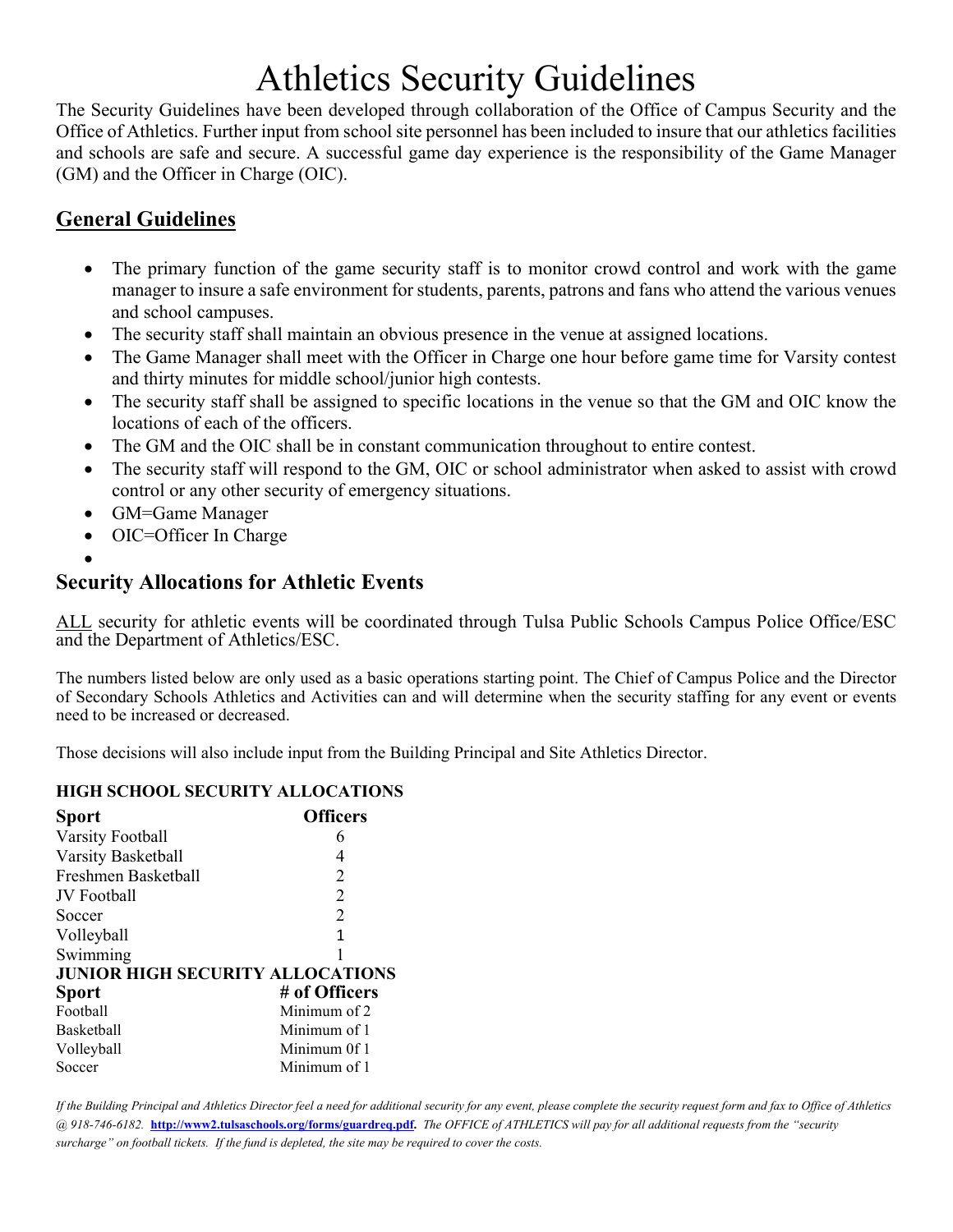#### **TPS Athletics Admission Guidelines**

**The following guidelines apply to all Football, Basketball, Soccer and Volleyball games.**

# **Please use common sense when enforcing these guidelines.**

- Tickets may be sold after the third quarter begins however NO RE-ENTRY and only new ticket sales will be allowed to enter the facility! The GM will determine when tickets sells will cease to be and inform the OIC. The OIC shall insure that all entrances to the venues are monitored for violation of the re-entry procedure. No re-entry means that once you are in the venue, should you leave you must pay to re-enter prior to the end of the 3<sup>rd</sup> quarter.
- No entry will be allowed once the third quarter begins unless otherwise determined by the GM and the OIC
- **Use good common sense in all situations.**
- TPS high school students must have their student ID in order to attend TPS athletics contests that their school is participating in. If the non-TPS schools do not have student ID's the Site Athletics Director should ask the School Administrator from the visiting school to help screen their students at the admission gates.
- **Please use common sense!** Depending on the opponent, you may have many spectators traveling from out of town that will show up without an ID. These are the spectators that we should not turn away.
- When two TPS schools are playing, if students do not present a current valid ID, they are not to be admitted unless they pay Adult prices.
- TPS coaches may bring their teams to watch other TPS teams play for scouting purposes and must accompany them upon entrance and during that contest.
- Adults should not have to show ID unless the game workers or the security staff deems it necessary.
- High school students or student athletes are not to be admitted to junior high games free of charge.
- Junior high students must be accompanied by an adult when attending high school games.
- Any group of students needs to have at least 1 adult with them.
- Please inform the adults they are responsible for supervision of the students throughout the game.
- Junior high and below students may not be dropped off at the gate without parental supervision. These events are not to be considered afterhours childcare.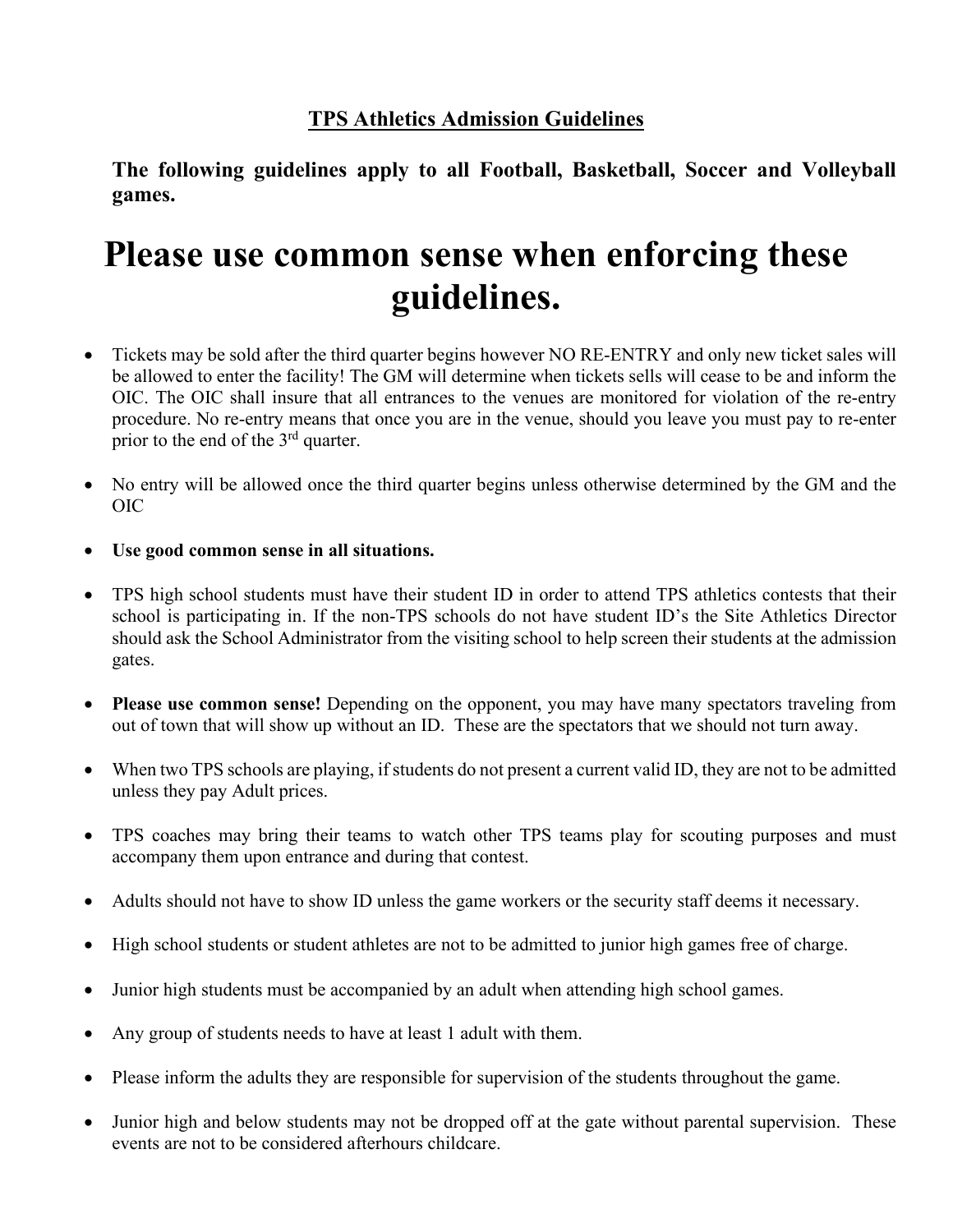#### **Facilities Regulations**

As we start this fall season of 2021 it will be different than any sports season that any of us have encountered. Tulsa Public Schools wants each of you to know that health and safety for all is our major concern as we re-start our competitive sports programing for this year. The following guidelines will be followed in all TPS athletics facilities during the 2021-2022 school year:

- 1. Masks or face coverings are expected for all participants, coaches, workers, campus police, officials, patrons or anyone entering any Tulsa Public Schools Athletics facility by order of the City of Tulsa ordinance. Refusal to wear a mask or face covering will prevent admittance into the facility.
- 2. All patrons shall exercise social distancing procedures while in the athletics facilities and sit in designated seating areas.
- 3. Due to social distancing protocol some athletics venues may have limited seating capacity. The visiting schools will be informed 48 hours prior to the contest regarding the limited seating.
- 4. All Participants, officials and coaches may remove their masks when they reach their perspective playing field or court.
- 5. For the fall season outdoor venues will have some seating areas marked off as unavailable. Please refrain from sitting in these areas to help us keep everyone safe.
- 6. All ticket takers and sellers may be masked and gloved if necessary.
- 7. Sportsmanship is paramount to the development of young people, at this time, we will recommend no hand shaking between opposing teams, both before and after games, to reduce contact as much as possible.
- 8. When TPS teams are traveling the site Athletics Director will send the home athletics director a statement regarding the health status of our team.
- 9. Athletic Trainers from both schools need to communicate prior to the contest about any special arrangement that needs to be made by the home team.
- 10. For Participants, Officials, and Coaches, no shared towels, clothing, shoes, water bottles, or equipment. Individual student athletes and coaches are to bring their own water bottles to the venue.
- 11. Locker Rooms will be accessible to teams only for pregame or half time, but we ask visiting teams to come dressed and ready to participate for the event.
- 12. All shared equipment will be sanitized periodically during the contest.
- 13. Masks will be expected in the locker rooms, athletic training rooms, and coaches' offices and any area considered outside of the playing field or court.
- 14. Only pre-approved personnel will be allowed in the press box or at the scorer's table. Visiting teams will need to contact the site Athletics Director for scorer tables or press box personnel accommodations.
- 15. Hospitality suites will have only pre-package food and individual bottle pop or water.
- 16. When traveling to and from away events, all bus drivers, coaches, athletic trainers and student/athletes will be required to wear face coverings.

We want to welcome you to our facilities and hope that you have a great experience while you visit any of our nine high schools or middle schools. Should you have any questions please contact us at 918-746-6468 or wilsomi2@tulsaschools.org.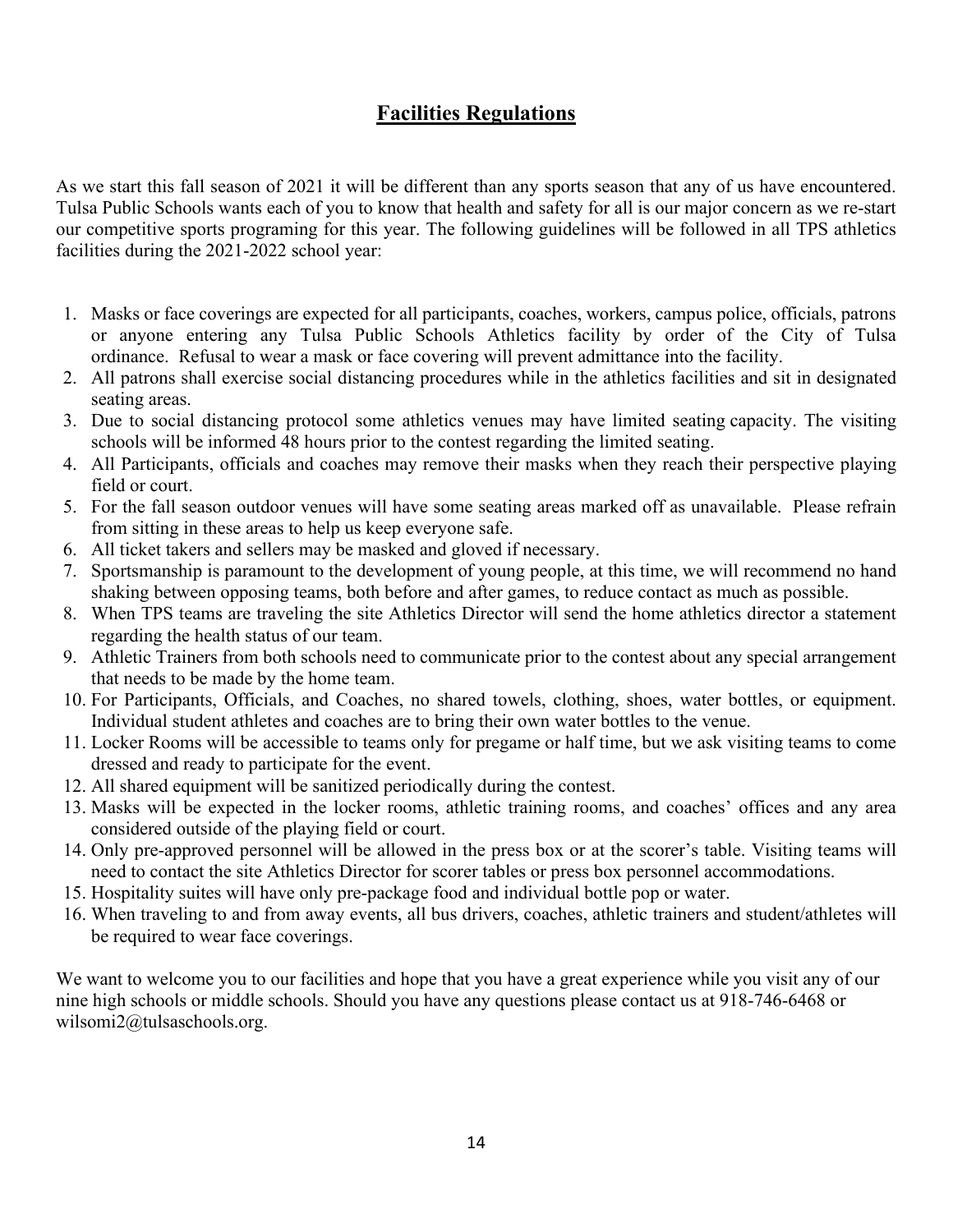#### **Dressing Rooms**

- Dressing rooms will open ninety minutes hours prior to game time.
- Towels are not provided.
- TPS is not responsible for any articles left in the dressing room before, during or after the game.
- Each visiting team will be given a key to their dressing area and will be responsible to secure the door or doors.

#### **Ticket Gates**

- Ticket gates will open 1 hour prior to game time.
- There are no in-and-out privileges. Re-entry requires the purchase of a new ticket. Use Common sense on re-entry.
- The 3rd quarter is **"EXIT ONLY".** Tickets will not be sold after the third quarter begins! NO RE-ENTRY! The OIC shall insure that all entrances to the venues are monitored for violation of the re-entry procedure.
- OIC will delegate an officer to accompany the game manager to secure the gate receipts at the conclusion of the half time close.
- All TPS Stadiums and Gymnasiums are 100% tobacco free facilities and its use is prohibited, including the vapor variety instruments.

#### **Press Box or Table (Varsity Games Only)**

- Press box or press table will open 1.5 hours prior to game time.
- Admittance to press area is by PRESS PASS ONLY. All passes are acquired from TPS athletics office in advance.
- Radio/Press must call in advance to have passes.

#### **Playing Field**

- Only appropriate football wear may be worn on the turf.
- Use of tobacco, sunflower seeds and gum are prohibited.
- Absolutely, no glass bottles, cans or food allowed on the field.
- All equipment, such as training table, fans and heaters must have a protective base.
- No live mascots are allowed
- All signs must be vinyl. The use of painted, paper signs is prohibited. Confetti is not allowed.
- Only personnel with sideline passes can be on the field. These are obtained in advance through the athletic office.
- Spectators are not allowed on the field before or after the game unless prior approval by the game manager and the OIC.
- No noise makers of any kind may be used on the field.

#### **Stadium Bleachers**

- Climbing over the rails from the bleachers to the field is not permitted.
- Spirit signs must be approved by the Game Manager.
- Taping of signs to any stadium structure will not be permitted.
- There is absolutely no crossover by spectators from home to visitor or vice versa.

•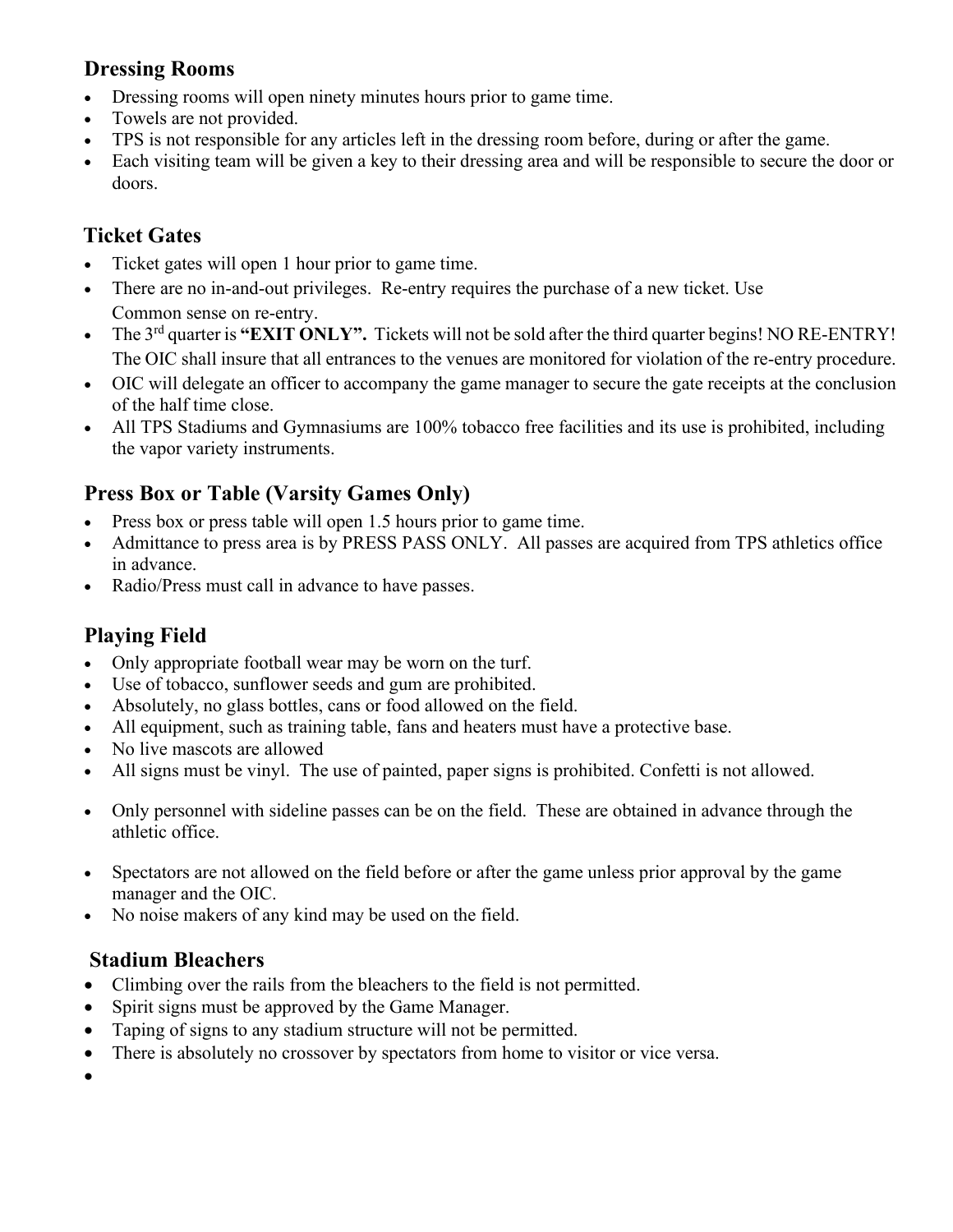#### **Stadium Rules**

- No loitering in the stadium or gym. This policy is designed to enhance crowd control and safety. All spectators will need to be seated in the stadium or gymnasium during the course of any event.
- **Alcohol, tobacco, and firearms are prohibited, by law, on school property.**
- **Glass containers and bottles are not allowed in the stadium or gymnasium.**
- Coolers, ice chests, food or beverage containers are not allowed in the stadium or gym. **Absolutely NO open fires or grills!**
- **Back packs and large bags are subject to search**.
- Patrons who leave the stadium or gym will not be allowed to re-enter without purchase of another ticket. This includes patrons with passes. Should an emergency arise please try to accommodate the patron.
- Animals, bicycles, skateboards, Frisbees, roller blades, and balls of any type are not allowed in the stadium or gym.
- Authorized personnel only will be admitted onto the field or court before, during, or after the game.
- Authorized personnel only will be allowed to cross over to the opposing side.
- A pass list will be provided by the game manager.

#### **Please make sure all the following items are announced during events:**

Sportsmanship messages approved by the Oklahoma Secondary Schools Activities Association

The admission gates will be closed at the beginning of the 3rd quarter of the final game of the night and

become "**EXIT**" only!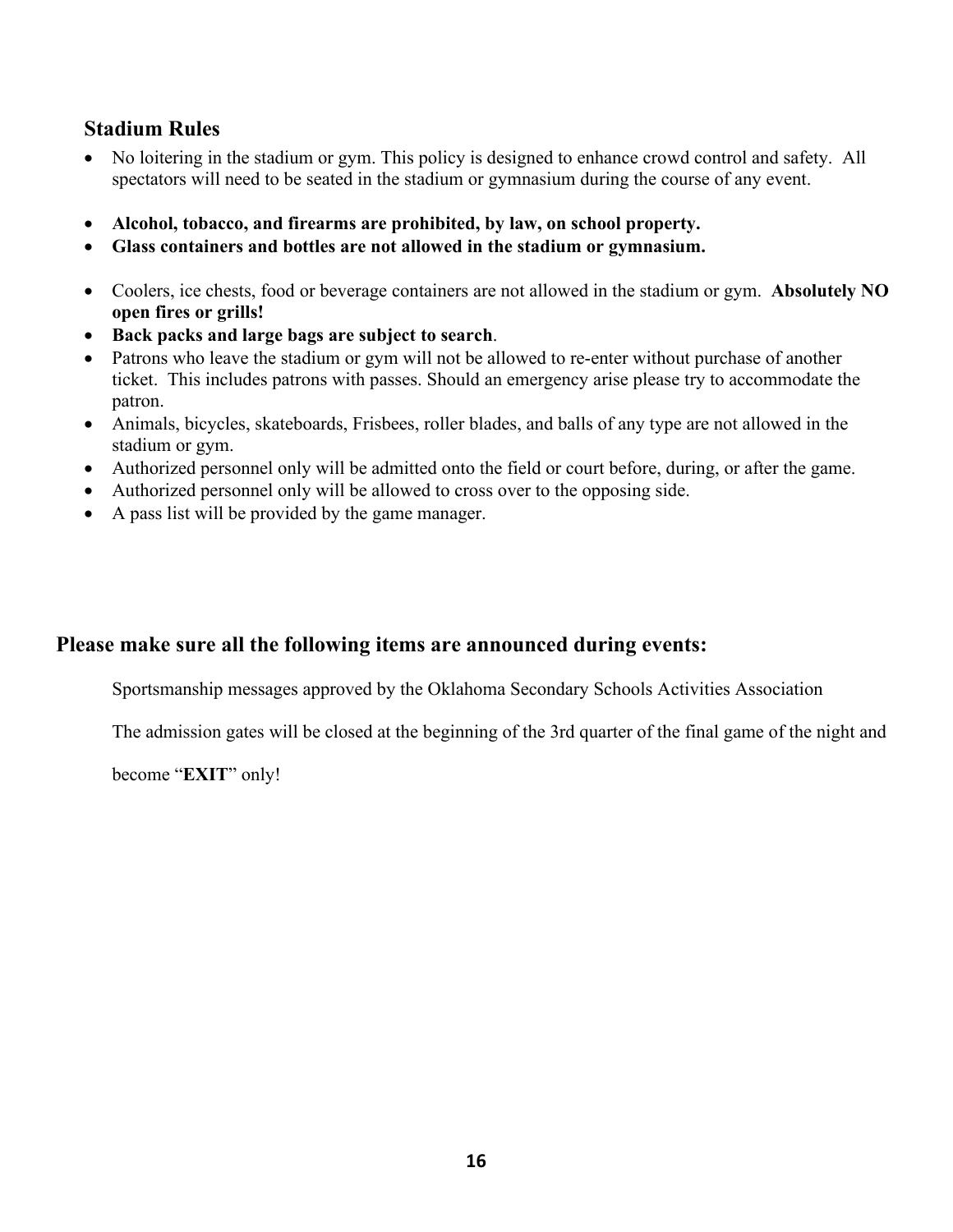#### **ACCOUNTABILITY OF GATE RECEIPTS**

- When preparing reports for each seller, beginning and ending ticket numbers and the amount of change received must be written on the report and initialed by the game manager and seller.
- At the conclusion of the sale of tickets, the ticket seller will reconcile the cash box with the beginning and ending ticket numbers and will place rubber bands around the money for better handling. A ticket sellers report must be completed and included in the report. The seller, game manager, and the administrator in charge will sign the report to verify its accuracy.
- All money bags will be locked and given to the event manager. The event manager will immediately deposit all gate receipts and change in the overnight deposit at the bank for the school or secure the locked bags in a safe provided at the school site. A police escort will accompany the event manager when transporting the money to the bank or the safe.
- On the first banking day after the contest the designated school authority will secure the gate receipts from the bank or safe and along with the event manager, re-count the monies, fill out the game financial report and deposit in the athletic activity account.
- All gate receipts and any other funds collected shall be deposited either at the bank, with the school treasurer or in the school safe on the same day they are received. Under no circumstances should funds be taken home or placed in a personal vehicle.

#### **BOARD POLICIES and COLLECTION OF FUNDS:**

#### **CASH IN SCHOOL BUILDINGS**

PURPOSE: To define the amount of cash that can be maintained in District facilities. No substantial amounts of money will be kept in the buildings overnight, except for petty cash funds, elementary cafeteria change, certain special events, and funds in the District Treasurer's Office.

When special events are scheduled that will generate cash after normal banking hours, arrangements should be made to take the money to a night depository at a District bank that same day. If depositing in a night depository is impractical or imprudent for safety or other reasons, the money may be held in a school vault, safe, or other suitably locked container overnight. The person responsible for the event is also responsible for setting up procedures to transport the money to the depository. Security officers may be used if needed. The cost must be paid from the event's budget.

Adopted: November 1982; Revised: November 2004

#### Policy 5703 **SCHOOL ACTIVITIES FUNDS MANAGEMENT**

PURPOSE: To establish guidelines for School Activities Funds and the authority for management and control of those funds.

Oklahoma law requires the Board to exercise control over School Activity Funds. School Activity Funds consist of proceeds from fundraisers such as admissions to student events or programs, the sale of school activity tickets, concession sales, dues, fees, and donations to student clubs or other organizations. See 5703-R, "School Activities Funds Management," for school fundraiser guidelines. The operation of student organization or club projects and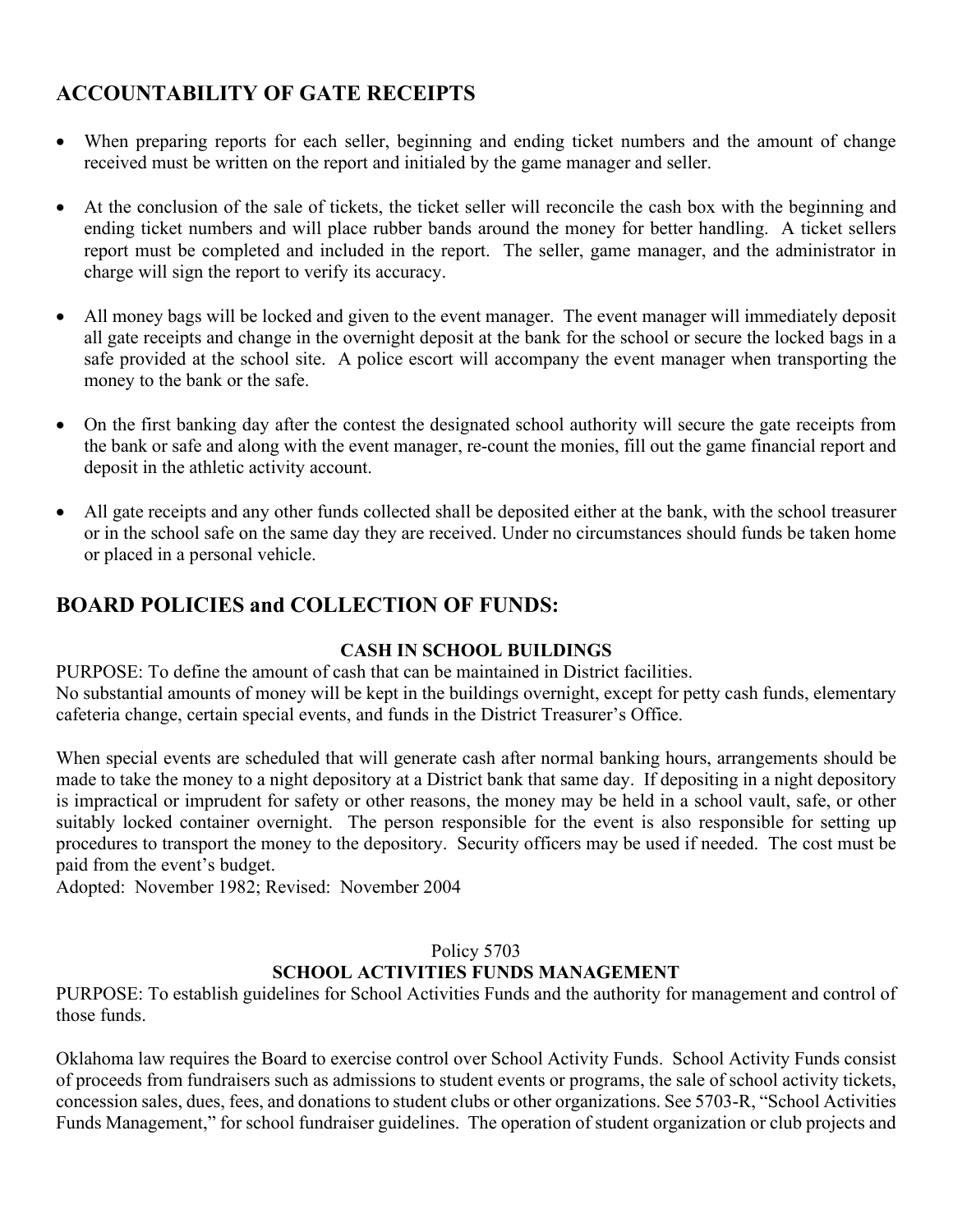proceeds from the sale of student publications, pictures, and yearbooks are required to be accounted for by School Activity Funds.

The discharge of this legal responsibility is accomplished by the delegation of authority to a duly approved Board of Control consisting of at least three voting members including a parent/guardian of a child currently enrolled at that school or two persons from the community (one which will be the member and the other which will be the alternate), and the principal who will act as chairperson, and by establishing guidelines within which all Boards of Control must function. These guidelines are published in the Administrative Handbook for School Activity Funds and are intended to assure strict compliance with state law and established policy consistent with administrative philosophy. Board of Control members are expected to regulate and control the fiscal affairs of the school with the same diligence as is exercised by the Board in its control of the school system as a whole.

Funds collected by PTA, Junior Achievement, and booster organizations that are sanctioned by the District are exempt from the provisions of this policy. Fundraising activities and budgets for these types of organizations are independent of the District. Gifts from these organizations must be accepted and approved through established Board policy.

Adopted: November 1982; Revised: February 2005 Legal Reference: Title 70 O.S., 131.1

#### Regulation 5703-R **SCHOOL ACTIVITIES FUNDS MANAGEMENT**

#### **Financial Considerations**

Fundraising activities are limited to projects contributing to the benefit or well-being of students, whether through the act of participation or by providing funds for other approved extra-curricular projects. Funds generated by student projects or activities must be deposited into the School Activity Fund to the credit of an account maintained for that purpose and cannot be used for any purpose other than that for which the account was originally created.

#### **Sales Tax Exemption**

Schools shall not allow students to engage in fundraising projects which will necessitate the collection of sales tax by the students. It is important vendors supplying material for such projects understand no sales tax will be paid to the company. All sales made to schools are tax exempt, regardless of purpose or use of merchandise. This procedure also applies to vendors outside the state of Oklahoma, even though they may have an Oklahoma Tax Commission number and file monthly tax reports with the Commission. **Restrictions** 

Only after administrative approval is received may arrangements be made for the activity to be conducted. Bingo and other games of chance are not allowable fundraisers. Raffles are only permitted when the contributions are voluntary. All elementary schools will be limited to three community fundraising activities annually. (School pictures and book fairs are not considered community fundraisers.)

#### **Support Group Fundraising Activities**

Fundraising activities for athletic booster clubs, instrumental and/or vocal music parent clubs and other parent groups do not require approval unless students become involved in the fundraising activities. According to the Attorney General, when students conduct fundraising projects under the direction of adults, all funds from such projects must be deposited in the school's School Activity Fund. However, PTAs chartered by the Oklahoma Congress of Parents and Teachers have been specifically excluded by law from this rule. Issued: November 1982; Revised: July 1994

#### Policy 5705 **GATE RECEIPTS AND ADMISSIONS**

PURPOSE: To require gate receipts and admissions to comply with established accounting controls.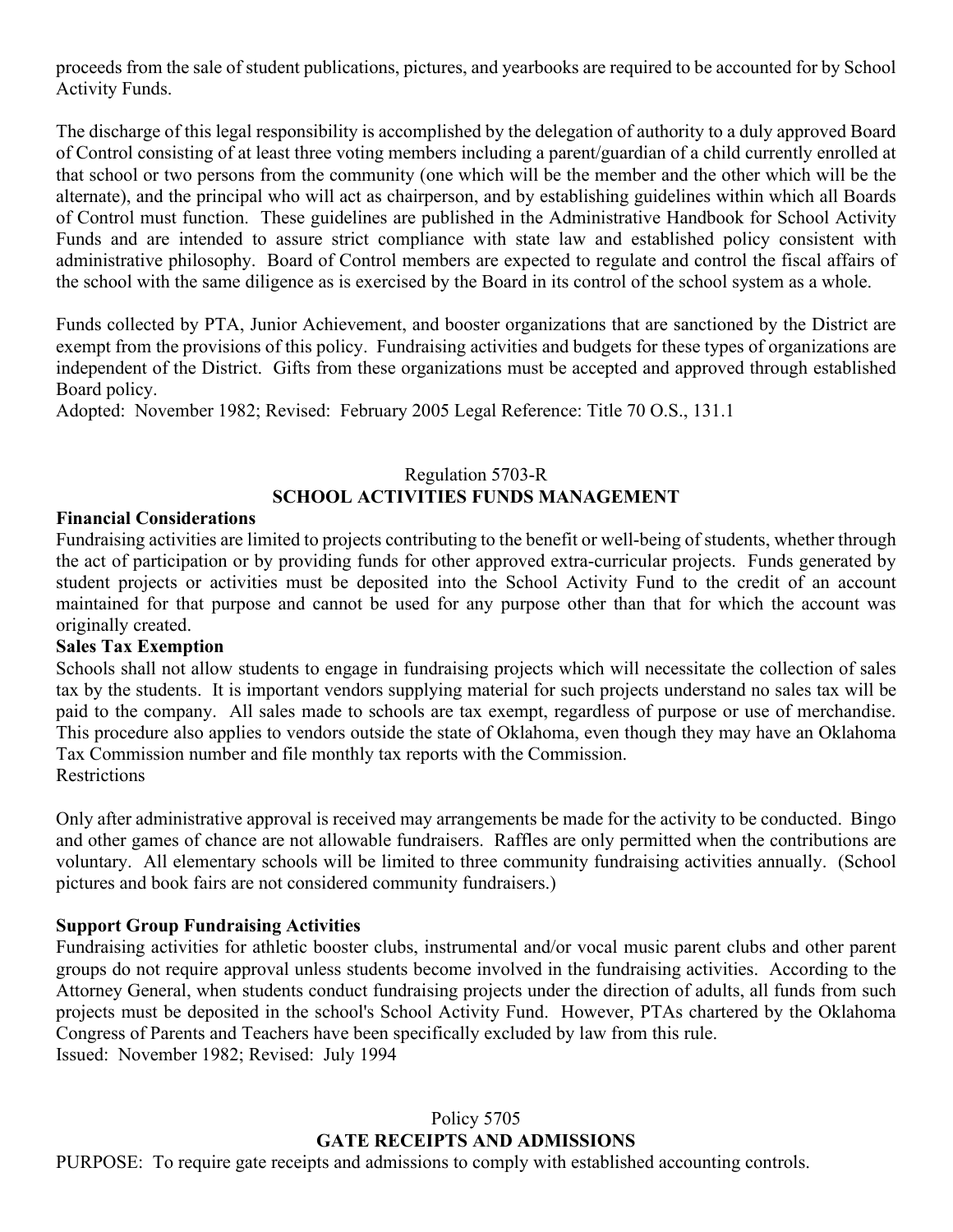Funds generated from school activities will be controlled in accordance with established school activity funds management. The principal or designee will be responsible for the collection and deposit of funds. Such funds must be deposited intact. No expenditures can be made from cash. Proper payroll procedures must be followed to compensate all workers at every event.

Adopted: November 1982; Revised: August 2004; Cross Reference: 5703, School Activities Funds Management

#### Regulation 5705-R **GATE RECEIPTS AND ADMISSIONS**

Admission to Sporting Events Funds from admissions to games will be handled in the following manner: Each ticket seller will prepare a report indicating the number and prices of tickets sold and compute the total ticket sales. The report shall be reconciled and signed by the ticket sellers and the game manager. The game manager or treasurer will count the money and prepare a deposit slip. The deposit slip and the money will be placed in an appropriate bank bag. The game manager will collect the bags from each seller and arrange for transportation and security to the night depository of the school activity fund bank or, if the money is stored in the school vault overnight, it shall be deposited the following business day at the school activity fund bank.

Advance ticket sales can be conducted from school banks/bookstores. Proceeds from such sales will be deposited in the same manner as other school activity fund receipts. Ticket numbers will be recorded for control purposes by the school treasurer.

Admissions to Other School Activities or Events Gate receipts from other events, depending on the amount of money involved, will be counted by the manager or sponsor in the presence of another official and deposited in the night depository or in the school vault. Substantial amounts of money will not be kept in the school vault overnight. Money stored in the school vault overnight shall be deposited the following business day.

Issued: November 1982 Revised: October 2005 Reference: Administrative Handbook for School Activity Funds

#### Policy 5806

#### **ADVERTISING IN DISTRICT PUBLICATIONS AND AT DISTRICT FACILITIES**

PURPOSE: To align advertising in school-sponsored or District-sponsored publications, or school or District facilities with the District's educational mission.

Tulsa Public Schools encourages the use of advertising revenue from businesses or individuals to advance or enhance the educational mission of the District. The District reserves the right to deny advertising space to any business and/or individual that seeks to promote activities or products contrary to the District's mission. Advertising is prohibited in classrooms and on buses.

#### **Publications**

School-sponsored publications include, but are not limited to, school newspapers, newsmagazines, and yearbooks. The purpose for accepting commercial advertising in schools sponsored publications is to raise revenue in order to finance the publications, and to impart journalistic management skills to the District's students.

District-sponsored publications include, but are not limited to, the Superintendent's Bulletin and athletic event programs, which are distributed as a service to inform school employees and/or patrons of the District's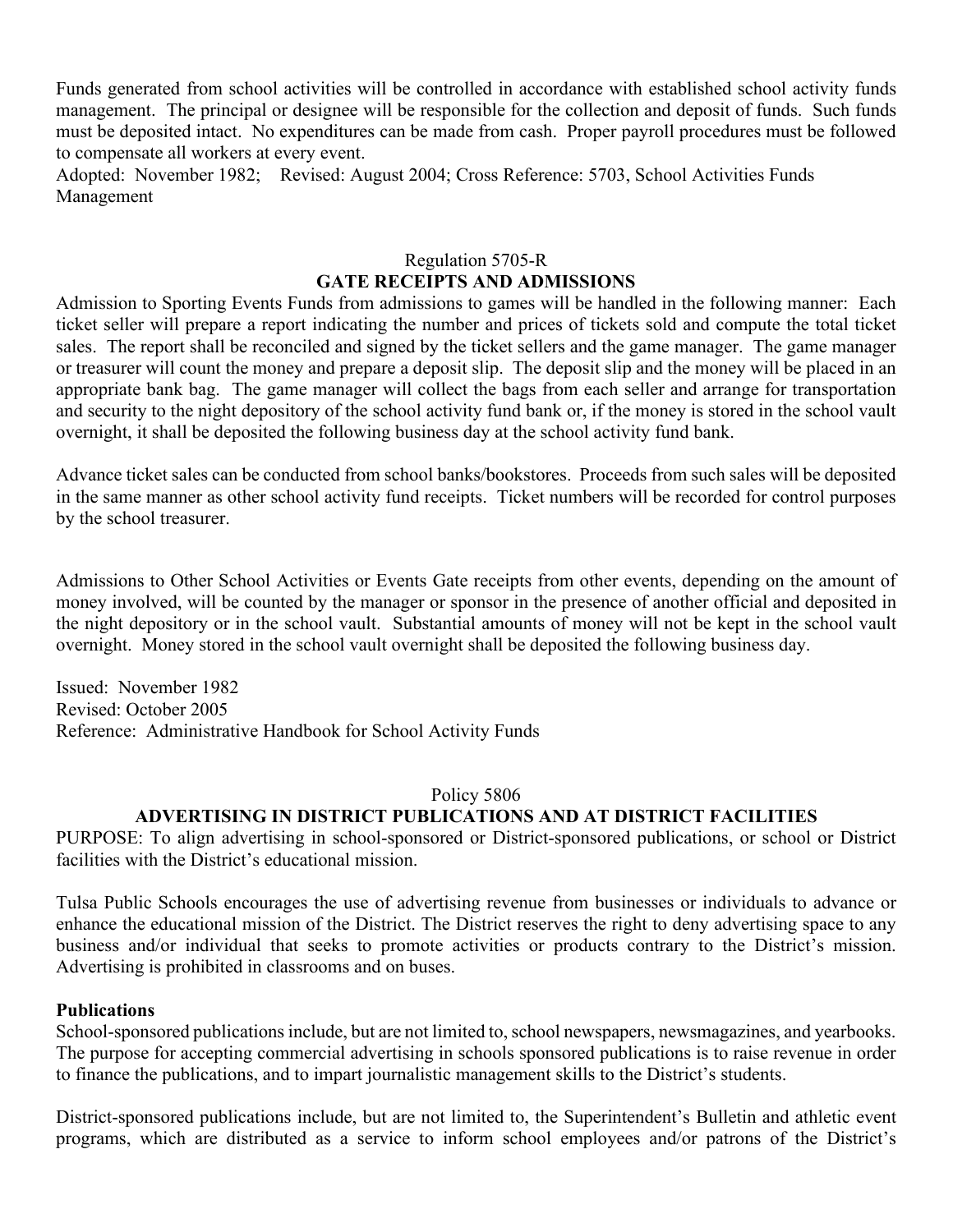educational mission and school-related sporting events. The purpose for accepting advertising in Districtsponsored publications is to raise revenue to defray the costs in publishing these school-related publications.

School-sponsored or District-sponsored publications do not create a public forum or a designated public forum available to anyone as an advertising or speech forum. It is the intention of the District to maintain advertising space in school-sponsored or District sponsored publications as nonpublic forums.

Adopted: November 1982 Revised: February 2000 TULSA PUBLIC SCHOOLS

#### Regulation 5806-R

#### **ADVERTISING IN DISTRICT PUBLICATIONS AND AT DISTRICT FACILITIES**

All advertising must be approved prior to the publication's printing. Advertising submitted for District-sponsored publications must be approved by the supervising District administrator. Advertising submitted for schoolsponsored publications must be approved by the supervising school administrator.

The following advertisements will NOT be accepted for District-sponsored or school sponsored publications:

• Advertisements which can reasonably be construed as pornographic, as defined by local community standards, or which are obscene, vulgar, or lewd.

• Advertisements which are libelous, racially offensive, religiously offensive, or discriminatory, demeaning or harassing on the basis of gender, or any protected category. • Advertisements that promote hostility, disorder, or violence.

• Advertisements that are contrary to the educational mission of the District.

• In an effort to maintain neutrality on controversial issues, advertisements that promote, favor, or oppose controversial political or societal issues.

• Advertisements that promote a partisan position on a candidate for public office or promote a partisan position on a bond or budget issue or any public question to be submitted at any election.

• Advertisements which promote any religious or political organization.

• Advertisements which use any District or school logo without prior approval.

• Advertisements which interfere with existing District marketing programs or any existing contracts. Advertisements for any of the following products will not be accepted:

- X-or R-rated movies
- Tobacco products
- Alcohol beverage products, including low point beer
- Drugs and drug paraphernalia
- Firearms or other dangerous weapons
- Birth control products or information

• Gambling aids

Fees to be charged for commercial advertising in school-sponsored and District-sponsored publications are within the discretion of the supervising school administrators and the supervising District administrators, respectively. Similarly, advertising copy deadlines, restrictions on advertisement size, total advertising space, etc., are within the discretion of the supervising administrators.

#### **Advertising on Athletic Facilities**

Individual schools (in consultation with the District's Director of Athletics/Activities) may allow advertising on signs on available space at District athletic facilities. All signs at a particular location will be of uniform size, and uniform rates will be charged according to the size of the sign. If the school provides the materials for the sign, the painting of the advertisement language and designs, the sign installation, and sign maintenance, the sign revenue shall be used to defray the operational expense of the school Athletic Department. If the sign materials, painting, installation, and sign maintenance is provided by a booster club, the sign revenue shall be used by the booster club for its school support activities.

The school will determine the locations at a facility where signs will be displayed. The school will establish a maximum number of signs at each location.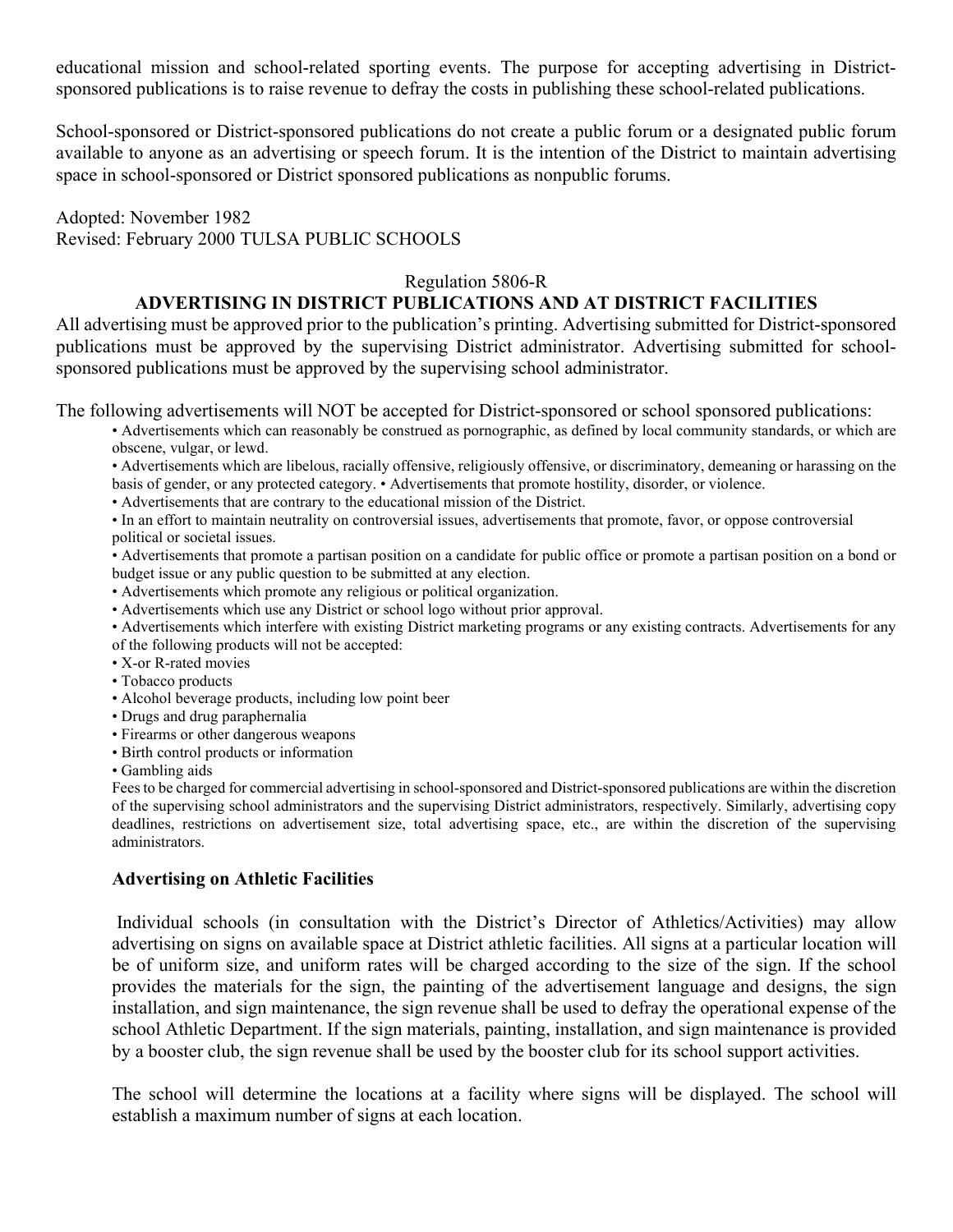Each proposed advertiser will submit a sign design, color, and the language of the advertisement. No sign will be prepared until it is approved by the advertiser and the school. The posting of signs does not create an advertising or speech forum available to anyone.

Because spectators may perceive a sign on school property to bear the school's or the District's approval of the advertised product or service and associate the school or the District with a particular advertisement and because children of young age attend school athletic events, signs must conform to the requirements and restrictions for advertising in District-sponsored or school-sponsored publications, as stated in the publications section of this policy.

Advertising on other facilities or property not specified in this regulation shall be subject to approval by the Superintendent. Adopted: November 1982 Revised: April 2005

#### Policy 5807 **TRADEMARK AND LICENSING**

PURPOSE: To ensure the name of Tulsa Public Schools is used in an appropriate and authorized manner.

All of the trademarks, service marks, logos and/or symbols of Tulsa Public Schools and its sites are entitled to protection under the common law. It is the policy of the Board to defend the trademark status. Any use

of a Tulsa Public Schools trademark must have prior written approval from Tulsa Public Schools and be produced, manufactured or sold under license by Tulsa Public Schools.

The trademark licensing program shall be developed and implemented by the Superintendent or designee. The program shall include licensing merchandise bearing school trademarks, an approved form of license agreement and terms of payment of royalties. The Board retains the exclusive authority to enter into contracts for licensing of trademarks and logos. Funds generated through royalties on the sale of licensed merchandise shall be distributed as may be determined by the Board. Adopted: May 2005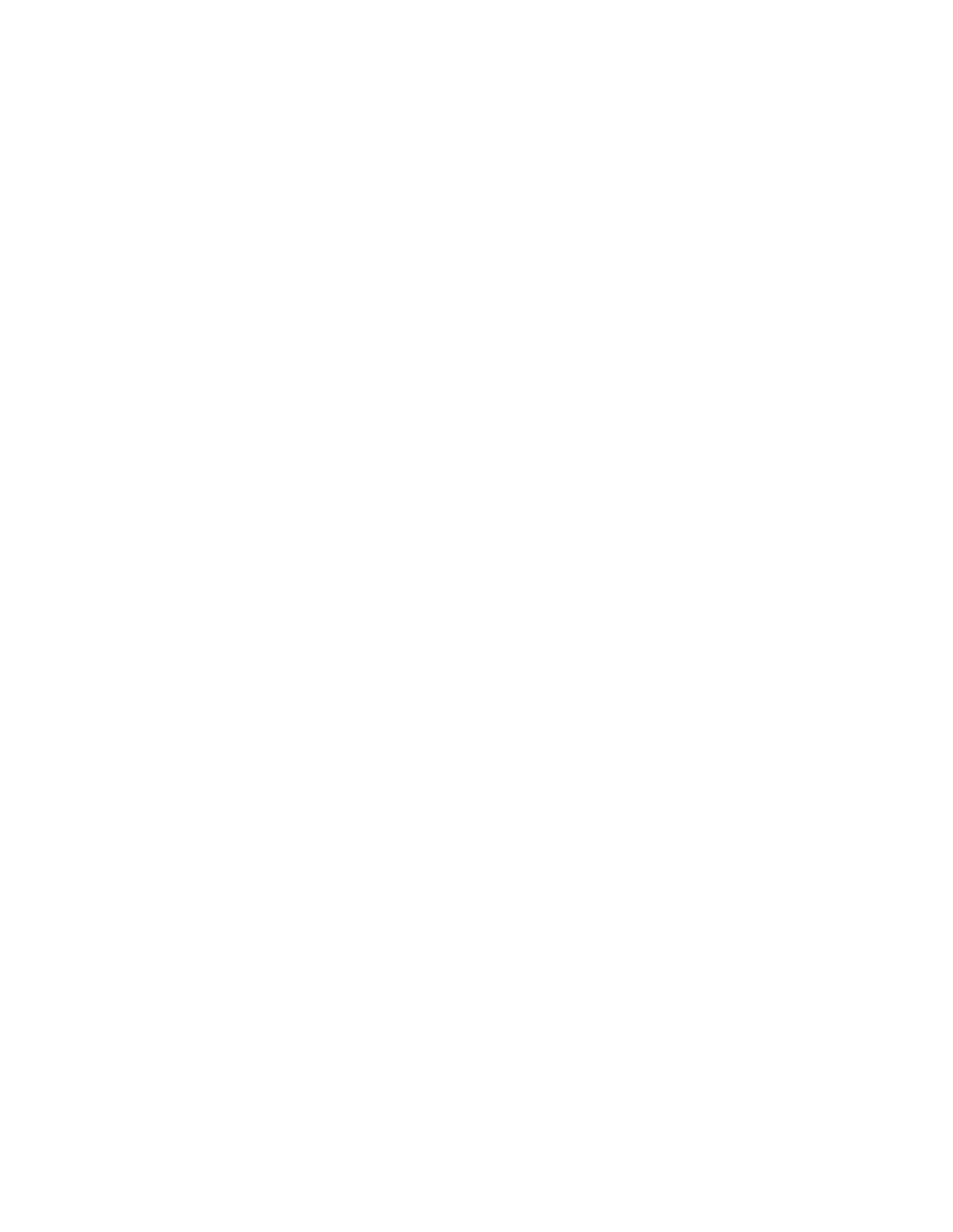# FORMS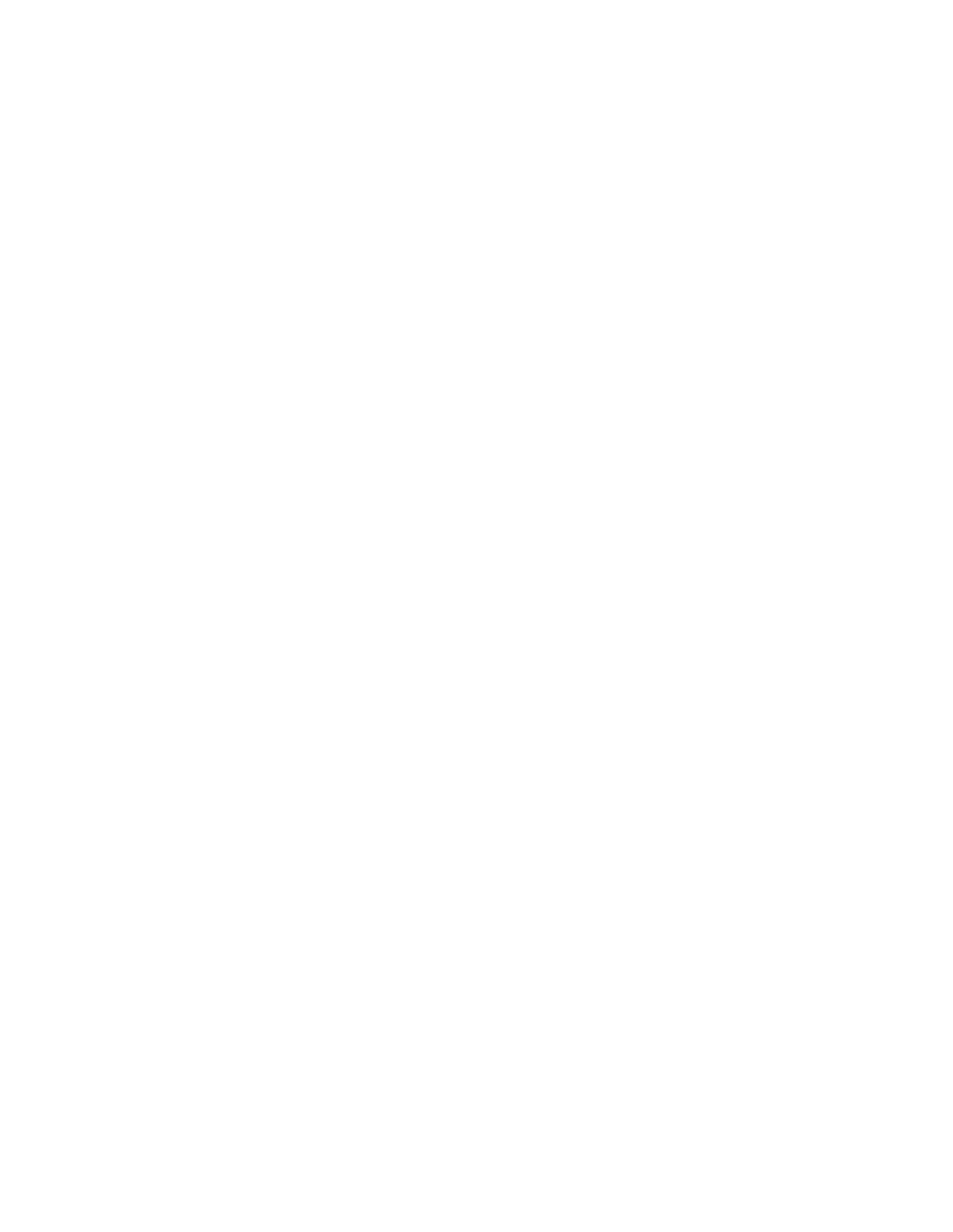#### TPS ATHLETICS

#### TICKET SELLERS REPORT

| <b>TICKETS</b> |                                               |                                                                              |                                                                                                                          |                                                                                                                                                                                                                                                                                                                                                                                                                                                                                                  |                           |                                                                                          |
|----------------|-----------------------------------------------|------------------------------------------------------------------------------|--------------------------------------------------------------------------------------------------------------------------|--------------------------------------------------------------------------------------------------------------------------------------------------------------------------------------------------------------------------------------------------------------------------------------------------------------------------------------------------------------------------------------------------------------------------------------------------------------------------------------------------|---------------------------|------------------------------------------------------------------------------------------|
| TYPE & COLOR   | <b>BEGINNING</b><br>TICKET NO.                | ENDING<br>TICKET NO.                                                         | 1st UNSOLD<br><b>TICKET NO.</b>                                                                                          | <b>NUMBER</b><br>SOLD                                                                                                                                                                                                                                                                                                                                                                                                                                                                            | <b>VALUE OF</b><br>TICKET | <b>AMOUNT</b><br><b>RECEIVED</b>                                                         |
| <b>ADULT</b>   |                                               |                                                                              | <u> 1999 - Jan Jawa</u>                                                                                                  | $\begin{tabular}{ll} \multicolumn{2}{c} {\textbf{1}} & \multicolumn{2}{c} {\textbf{1}} & \multicolumn{2}{c} {\textbf{1}} \\ \multicolumn{2}{c} {\textbf{2}} & \multicolumn{2}{c} {\textbf{3}} & \multicolumn{2}{c} {\textbf{4}} \\ \multicolumn{2}{c} {\textbf{4}} & \multicolumn{2}{c} {\textbf{5}} & \multicolumn{2}{c} {\textbf{6}} \\ \multicolumn{2}{c} {\textbf{5}} & \multicolumn{2}{c} {\textbf{6}} & \multicolumn{2}{c} {\textbf{6}} \\ \multicolumn{2}{c} {\textbf{5}} & \multicolumn$ | $\mathbf S$               | s                                                                                        |
| <b>ADULT</b>   |                                               |                                                                              | <u> 1989 - Johann Barbara, politik eta politik eta politik eta politik eta politik eta politik eta politik eta p</u> oli |                                                                                                                                                                                                                                                                                                                                                                                                                                                                                                  | $\mathbb{S}$              | s                                                                                        |
| <b>ADULT</b>   |                                               | <u> 1990 - Jan Jawa</u>                                                      | <u>and the state of the state</u>                                                                                        |                                                                                                                                                                                                                                                                                                                                                                                                                                                                                                  | $\mathbb{S}$              | $\sim$                                                                                   |
|                |                                               |                                                                              |                                                                                                                          | <b>TOTAL ADULT TICKETS SOLD</b>                                                                                                                                                                                                                                                                                                                                                                                                                                                                  |                           | s                                                                                        |
| <b>STUDENT</b> |                                               |                                                                              |                                                                                                                          |                                                                                                                                                                                                                                                                                                                                                                                                                                                                                                  | s                         | s                                                                                        |
| <b>STUDENT</b> |                                               | <u> The Community of the Community of the Community</u>                      | <u> Albanya (Albanya Karajara)</u>                                                                                       |                                                                                                                                                                                                                                                                                                                                                                                                                                                                                                  | $\sim$                    | s                                                                                        |
| <b>SENIOR</b>  |                                               |                                                                              | <u> 1990 - Jan James James, politik eta politikar</u>                                                                    |                                                                                                                                                                                                                                                                                                                                                                                                                                                                                                  | $\mathbb{S}$              | s                                                                                        |
|                |                                               |                                                                              |                                                                                                                          | <b>TOTAL STUDENT TICKETS SOLD</b>                                                                                                                                                                                                                                                                                                                                                                                                                                                                |                           | $\frac{1}{2}$                                                                            |
|                | <b>TOTAL STUDENT &amp; ADULT TICKETS SOLD</b> |                                                                              |                                                                                                                          |                                                                                                                                                                                                                                                                                                                                                                                                                                                                                                  |                           | $\sim$                                                                                   |
|                |                                               | Security Assessment Fee = \$2.00 X number of High School Adult tickets sold: |                                                                                                                          |                                                                                                                                                                                                                                                                                                                                                                                                                                                                                                  |                           | $\frac{1}{2}$                                                                            |
|                |                                               | Security Assessment Fee = \$1.00 x number of JH Adult tickets sold:          |                                                                                                                          |                                                                                                                                                                                                                                                                                                                                                                                                                                                                                                  |                           | $\mathsf{\$}$                                                                            |
|                |                                               |                                                                              |                                                                                                                          |                                                                                                                                                                                                                                                                                                                                                                                                                                                                                                  |                           | Security Assessment Fee = \$1.00 x number of High School student/senior tickets sold: \$ |
|                |                                               |                                                                              |                                                                                                                          |                                                                                                                                                                                                                                                                                                                                                                                                                                                                                                  |                           | CHANGE RETURNED: \$                                                                      |
|                |                                               |                                                                              |                                                                                                                          |                                                                                                                                                                                                                                                                                                                                                                                                                                                                                                  |                           |                                                                                          |

**(TICKET SELLER'S SIGNATURE) (GAME MANAGER'S SIGNATURE)**

**(ADMINISTRATOR IN CHARGE SIGNATURE**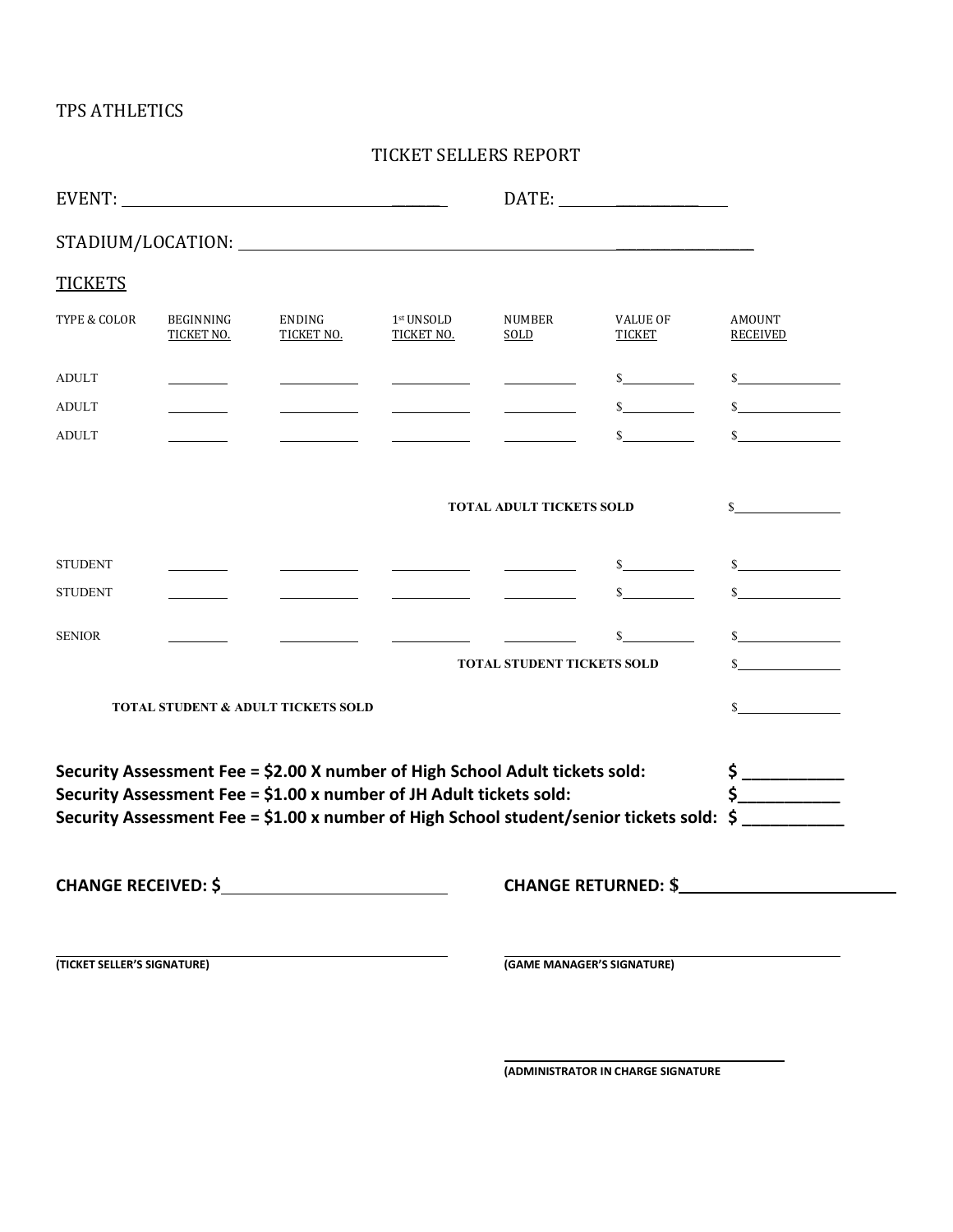Return this form via: **Tulsa Public Schools** Mail: **Accounting Department** PO Box 470208 Tulsa, OK 74147-0208 Or Email: oliphco@tulsaschools.org (918) 746-6244 Or Fax:



For Internal Use Only

#### VENDOR REGISTRATION ONLY for INDIVIDUALS LISTED BELOW

If you do not fit one of these categories, you may not use this form.

| Type of Payments You Will Receive: (Check only 1 box)    |             |   |                                                 |  |  |
|----------------------------------------------------------|-------------|---|-------------------------------------------------|--|--|
| Athletics: Referee / Game Worker                         |             |   | Travel Expense Reimbursement Purpose of Travel: |  |  |
| Athletics: Medical Services for Athletics                |             | □ | Job interview travel expense                    |  |  |
| Private School Employee Expense Reimbursement or Stipend |             | □ | Accreditation visit travel expense              |  |  |
| (Name of Private School) <b>Section 2008</b>             |             | □ | TPS vendor to accompany for business travel     |  |  |
| <b>Student Prizes / Awards</b>                           |             | ◻ | Non Payroll TPS employee travel                 |  |  |
| Parent Mileage Reimbursement                             |             | ◻ | Other (Explain)                                 |  |  |
|                                                          |             |   |                                                 |  |  |
| Name (as shown on your income tax return)                |             |   |                                                 |  |  |
| Mailing Address Line 1 (Street Address or PO Box)        |             |   |                                                 |  |  |
| City, State and ZIP                                      |             |   |                                                 |  |  |
| <b>Email Address</b>                                     |             |   |                                                 |  |  |
| Telephone 1                                              | Telephone 2 |   |                                                 |  |  |

(Consult www.irs.gov as needed)

#### **REQUIRED FEDERAL TAX INFORMATION**

You may complete the area below OR provide your signed W-9 form (Nov. 2017 version or later)

#### $F<sub>orm</sub> W-9$

(Rev. November 2017) (customized for individuals)

**Social Security Number** 

Enter your Taxpayer Identification Number (TIN) in the appropriate box. The TIN provided must match the name given on line 1 to avoid backup withholding. For individuals, this is generally your social security number (SSN). However, for a resident alien, sole proprietor, or disregarded entity, see IRS instructions on form W-9, Part I on page 4. If you do not have a number, see IRS instructions page 4, How To Get a TIN.

Certification: Under penalties of perjury, I certify that: (1) The number shown on this form is my correct taxpayer identification number (or I am waiting for a number to be issued to me), and (2) I am not subject to backup withholding because: (a) I am exempt from backup withholding, or (b) I have not been notified by the Internal Revenue Service (IRS) that I am subject to backup withholding as a result of a failure to report all interest or dividends, or (c) the IRS has notified me that I am no longer subject to backup withholding, and (3) I am a U.S. citizen or other U.S. person (IRS instructions, page 2).

Certification Instructions for Individuals. You must cross out item 2 above if you have been notified by the IRS that you are currently subject to backup withholding because you have failed to report all interest and dividends on your tax return

| Sign Here<br>Signature of U.S. person  | Date                                                                |                     |
|----------------------------------------|---------------------------------------------------------------------|---------------------|
| <b>Payment Preference</b>              | <b>Banking Information for Direct Deposit</b>                       |                     |
|                                        | (Attach copy of voided check on the reverse or on a separate paper) |                     |
| Check                                  |                                                                     |                     |
|                                        | <b>Bank Name</b>                                                    | <b>Account Type</b> |
|                                        |                                                                     |                     |
| <b>Direct Deposit</b>                  | <b>Bank Routing number</b>                                          | Checking            |
| (Please complete banking info at right |                                                                     | Savings             |
| and attach a voided check)             | <b>Bank Account number</b>                                          |                     |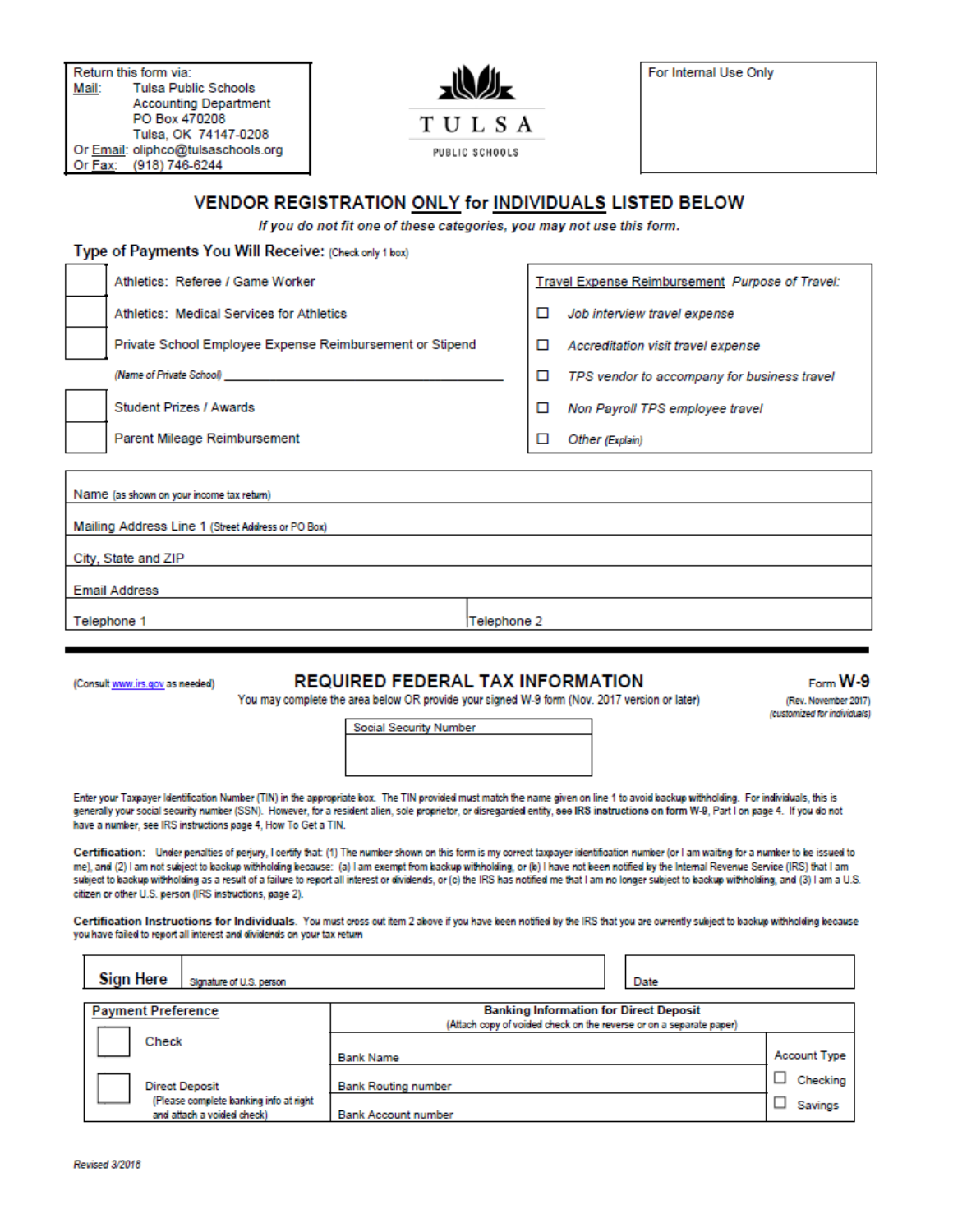September 2018

(ATH LETIC DIRECTOR IN CHARGE SIGNATURE)

(EVENT MANAGER SIGNATURE)

|                   | UNPAID<br>VOLUNTEER         | Only employees complete<br><b>TPS EMPLOYEES ONLY</b><br>this column | Ē<br><b>TPS VENDOR</b><br>ã<br>fill out W-9      |                         |         |                                                           |  |
|-------------------|-----------------------------|---------------------------------------------------------------------|--------------------------------------------------|-------------------------|---------|-----------------------------------------------------------|--|
| <b>NAME</b>       | V Checkmank                 | <b>COMD</b><br>ENPLOYEE<br>Da<br><b>PAY</b><br>SCHEDULE             | ÎЮ<br>TPS VENDOR<br>(or last 4 digits<br>d SSN ) | <b>PHONE#</b>           | AMT. TO |                                                           |  |
|                   | if no payment<br>is desired | 3<br>모<br>inctin<br>Ξ                                               |                                                  | (acquent sq paqueo o L) | u.      | Non<br>Vantiv d<br>Games<br>Vasitvi<br><u>od</u><br>Games |  |
| <b>OFFICIALS:</b> |                             |                                                                     |                                                  |                         |         |                                                           |  |
|                   |                             |                                                                     |                                                  |                         |         |                                                           |  |
|                   |                             |                                                                     |                                                  |                         |         |                                                           |  |
|                   |                             |                                                                     |                                                  |                         |         |                                                           |  |
|                   |                             |                                                                     |                                                  |                         |         |                                                           |  |
|                   |                             |                                                                     |                                                  |                         |         |                                                           |  |
| <b>ANNOUNCER:</b> |                             |                                                                     |                                                  |                         |         |                                                           |  |
| SCOREBOARD:       |                             |                                                                     |                                                  |                         |         |                                                           |  |
| TIMER:            |                             |                                                                     |                                                  |                         |         |                                                           |  |
| PASS GATE:        |                             |                                                                     |                                                  |                         |         |                                                           |  |
| EVENT MANAGER:    |                             |                                                                     |                                                  |                         |         |                                                           |  |
| 25 SECOND CLOCK:  |                             |                                                                     |                                                  |                         |         |                                                           |  |
| <b>SELLERS:</b>   |                             |                                                                     |                                                  |                         |         |                                                           |  |
|                   |                             |                                                                     |                                                  |                         |         |                                                           |  |
|                   |                             |                                                                     |                                                  |                         |         |                                                           |  |
|                   |                             |                                                                     |                                                  |                         |         |                                                           |  |
| <b>TAKERS:</b>    |                             |                                                                     |                                                  |                         |         |                                                           |  |
|                   |                             |                                                                     |                                                  |                         |         |                                                           |  |
|                   |                             |                                                                     |                                                  |                         |         |                                                           |  |
| CHAIN CREW:       |                             |                                                                     |                                                  |                         |         |                                                           |  |
|                   |                             |                                                                     |                                                  |                         |         |                                                           |  |
|                   |                             |                                                                     |                                                  |                         |         |                                                           |  |

# **ATHLETIC EVENT SIGN-IN SHEET<br>TULSA PUBLIC SCHOOLS ATHLETIC DEPARTMENT** SCHOOL/OPPONENT:

SPORT<sub>-</sub>

DATE:

PLEASE PRINT CLEARLY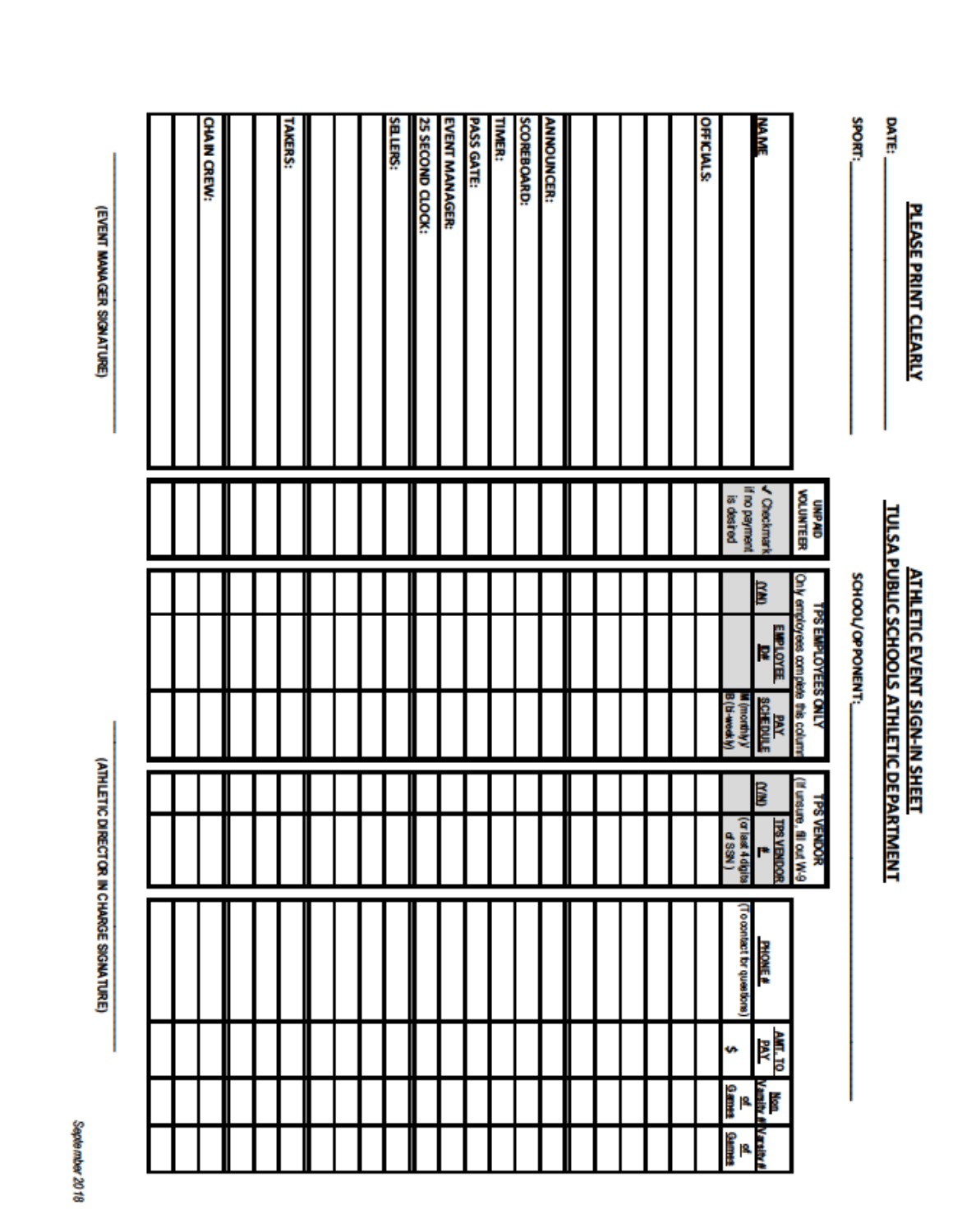

 $\ddot{\phantom{a}}$ 

 $\mathcal{L}^{(1)}$ 

 $\frac{1}{2} \left( \frac{1}{2} \right) \left( \frac{1}{2} \right)$ 

 $\mathcal{L}$ 

 $\sim$   $\sigma$ 

 $\mathcal{L}$ 

## TPS CAMPUS POLICE SPECIAL EVENT FORM

 $\mathcal{L}^{\mathcal{L}}(\mathcal{L}^{\mathcal{L}})$  and  $\mathcal{L}^{\mathcal{L}}(\mathcal{L}^{\mathcal{L}})$  and  $\mathcal{L}^{\mathcal{L}}(\mathcal{L}^{\mathcal{L}})$  and  $\mathcal{L}^{\mathcal{L}}(\mathcal{L}^{\mathcal{L}})$ 

| DATE                                           |                  | RADIO(S)         |                                    |    |                    |                  |
|------------------------------------------------|------------------|------------------|------------------------------------|----|--------------------|------------------|
| EVENT                                          |                  | WAND(S)          |                                    |    |                    |                  |
| <b>OFFICER IN CHARGE</b>                       |                  | OTHER EQUIPMENT  |                                    |    |                    |                  |
| <b>ATHLETIC DIRECTOR</b>                       |                  | EMERGENCIES/TYPE |                                    |    |                    |                  |
| <b>RADIO CHANNEL</b>                           |                  | # ARRESTS MADE   |                                    |    | <b>EESCORT OUT</b> |                  |
| PRINT NAME                                     | <b>SIGNATURE</b> |                  | <b>DEPARTMENT</b>                  |    | ti#                | <b>OUT</b>       |
|                                                |                  |                  |                                    |    |                    |                  |
| 11.                                            |                  |                  | $\sim$ $\pm$                       |    | $\bullet$          |                  |
| 2.                                             |                  |                  |                                    |    |                    |                  |
| Β.                                             |                  |                  |                                    |    |                    |                  |
| 4.<br>भाग<br>$\mathcal{L} \subset \mathcal{L}$ |                  |                  |                                    |    |                    |                  |
| 5.                                             | $\ddotsc$        |                  |                                    |    |                    |                  |
| 6.                                             |                  |                  |                                    |    |                    |                  |
| 7. _                                           |                  | $\bar{z}$        |                                    |    |                    |                  |
| $\mathbf{8}$ .                                 |                  | $\Box$           |                                    |    | ÷.                 |                  |
|                                                |                  |                  |                                    |    |                    |                  |
|                                                |                  |                  |                                    |    |                    |                  |
| 11.                                            |                  |                  | $\overline{\phantom{a}}$<br>$\sim$ | ÷. |                    |                  |
| $12 -$                                         |                  |                  |                                    |    |                    |                  |
| $13-$                                          |                  |                  |                                    |    |                    |                  |
| 14._                                           |                  |                  |                                    |    |                    |                  |
| 15.                                            |                  |                  |                                    |    |                    | A O A MA POR PAY |

THIS FORM AND EQUIPMENT WILL BE TURNED IN THE NEXT BUSINESS DAY BY 9 A.M. FOR PAY

 $\mathcal{A}$ 

 $\omega^{\pm}$